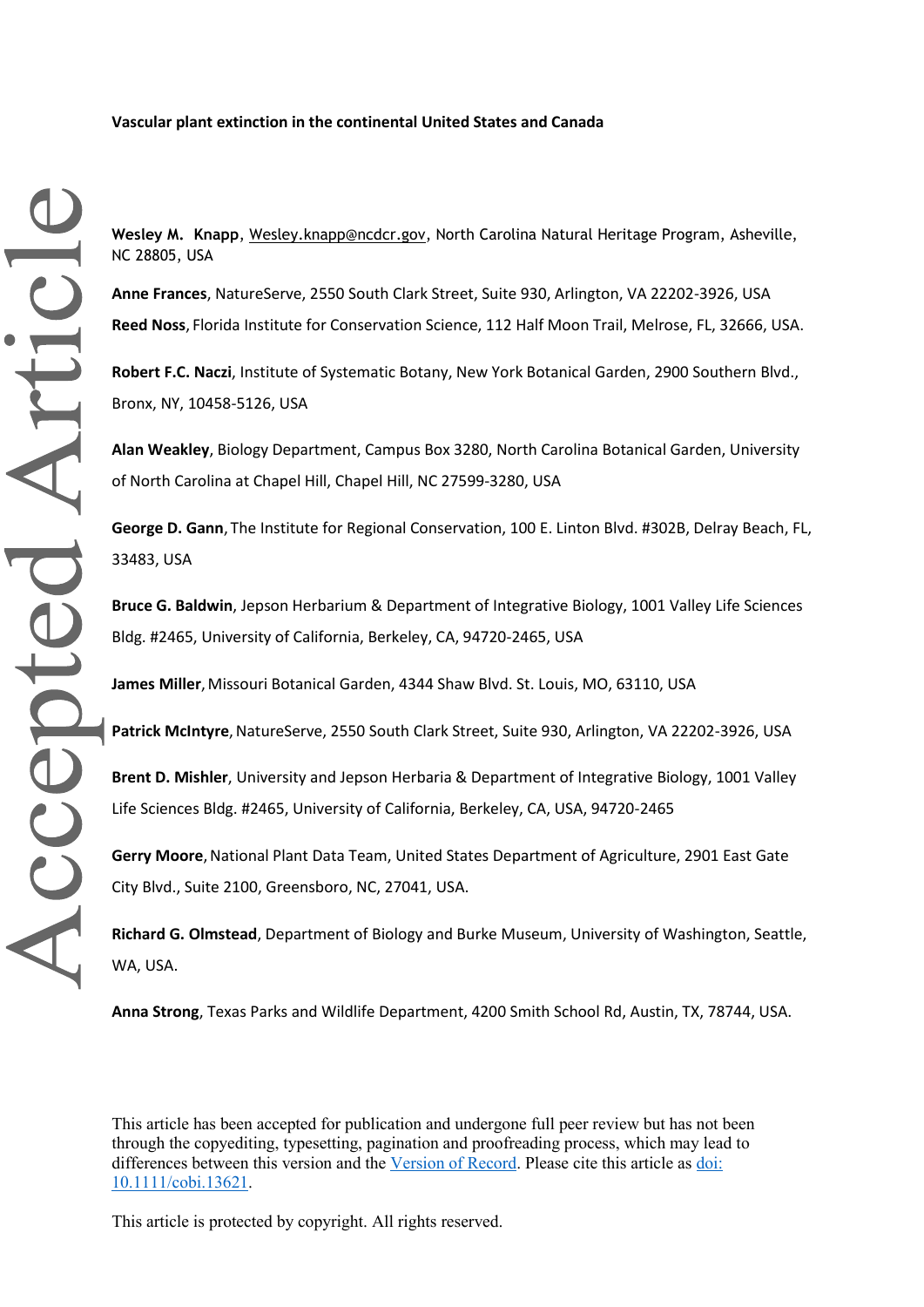**Bonnie Heidel,** Wyoming Natural Diversity Database, University of Wyoming, 1000 E. University Ave., Laramie, WY, 82071, USA.

**Daniel Gluesenkamp**, California Native Plant Society, 2707 K Street, Suite 1, Sacramento, CA, 95816, USA.

**Keywords**: conservation, rarity, taxonomy, extinction rate, single-site endemics

**Article Impact Statement:** The number of presumed extinct plants from the continental United States and Canada is much greater than previously recognized.

**Abstract**: Extinction rates are expected to increase during the Anthropocene. Current extinction rates of plants and many animals remain unknown. This study represents the first effort to quantify extinctions among the vascular flora of North America north of Mexico since European settlement. We compiled data on apparently extinct species by querying plant conservation databases, searching literature, and vetting the resulting list with botanical experts. Because taxonomic opinion varies widely, we developed an Index of Taxonomic Uncertainty (ITU). The ITU ranges from A to F, with A indicating unanimous taxonomic recognition and F indicating taxonomic recognition by only a single author. The ITU allowed us to rigorously evaluate extinction rates. Our data suggest 65 taxa (51 species and 14 infraspecific taxa) representing 33 families and 49 genera of vascular plants have become extinct in our study area since European settlement. Seven of these taxa exist in cultivation but are extinct in the wild. We found most extinctions in western North America, but that disparity may reflect the timing of botanical exploration relative to settlement. Sixty-four percent of extinct plants were single-site endemics, and many occurred outside recognized biodiversity hotspots. Given the paucity of plant surveys in many areas of North America, particularly prior to European settlement, the actual extinction rate of vascular plants is undoubtedly much higher than indicated here.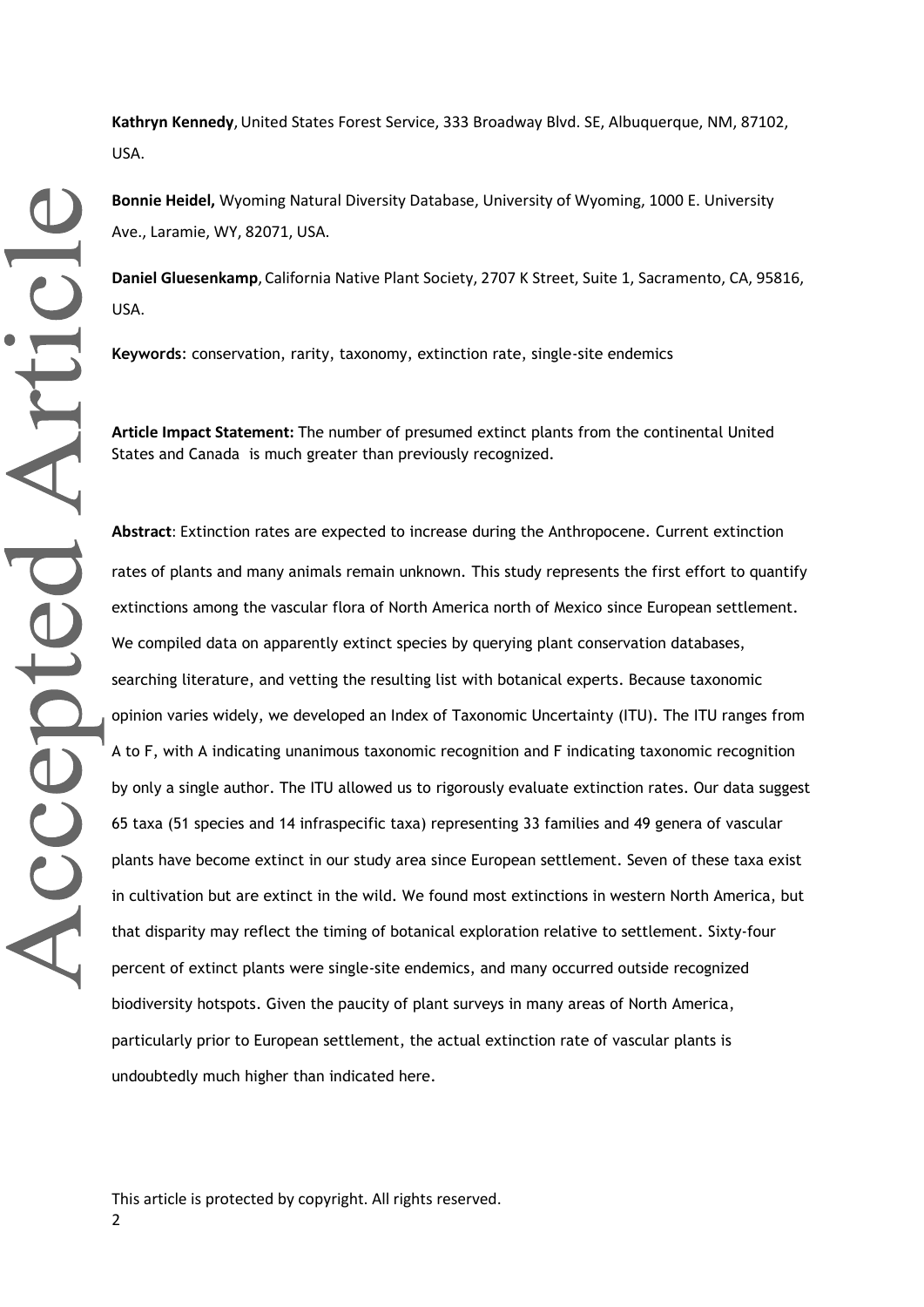Much recent attention has been devoted to the rates at which plants and animals are going extinct (e.g., Pimm & Raven 2000; Ceballos et al. 2015; Pelletier et al. 2018; Humphreys et al. 2019.). Although we know that current extinction rates far surpass background rates (Pimm et al. 2014; Ladel 2019), quantifying extinctions is still critically important for improving accuracy of extinction estimates and predictions. Reliable information on extinction, threats, and recovery will help conservation practitioners be more effective at preventing extinctions. Some 450,000 species of vascular plants are extant globally, ca. 3.5 times the number of vertebrate species (Pimm & Joppa 2015; Ceballos et al. 2018). Because plants serve as the foundation for most terrestrial ecosystems, documenting plant extinctions is an urgent need.

Plant extinctions have been analyzed globally (Pelletier et al. 2018; Humphreys et al. 2019) and for California (Rejmánek 2018). However, a detailed analysis of plant extinctions has not been conducted for North America. Here we present a thorough analysis of the extinct vascular plants of North America north of Mexico (hereafter North America), which includes the contiguous United States, Alaska, and Canada, based on literature review, herbarium research, and fieldwork. These data on extinct plants provide a baseline for monitoring extinctions during the Anthropocene (Walters et al. 2016) and will improve assessment of extinction rates over time.

### **Methods**

We created our list of presumably extinct plants from numerous sources starting with recent literature (e.g., Flora of North America, state and regional floras, and monographs). We vetted these data with conservation databases (e.g., NatureServe Explorer and Jepson eFlora). Lastly, we consulted regional experts to assess the taxonomic merit and the extinction status of the list.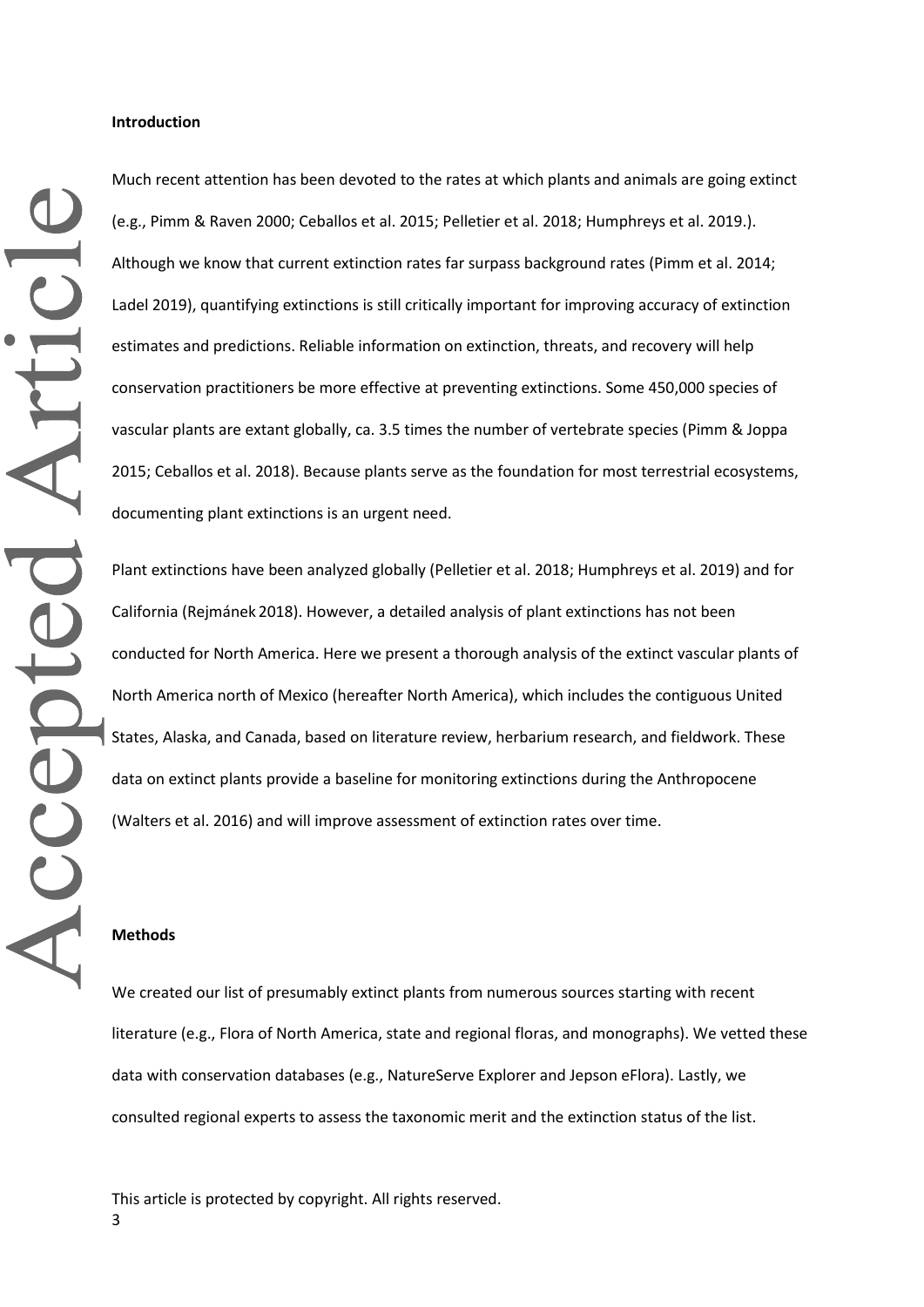To evaluate which published names represent meritorious taxa, we developed an Index of Taxonomic Uncertainty (ITU), a new method to determine scientific consensus on a taxon. Publications on species' extinctions typically reference a single taxonomic authority, largely omitting discussion of taxonomic uncertainty (Ceballos et al. 2015; Pelletier et al. 2018; Humphreys et al. 2019; Le Roux et al. 2019). Yet taxonomic uncertainty is critically important for putatively extinct taxa. Extinct taxa have higher levels of taxonomic uncertainty than extant taxa because researchers are not able to conduct robust genetic research from very small samples often limited to herbarium specimens rather than live plants.

To calculate the ITU, we vetted each name by reviewing the literature, mostly monographic and floristic treatments, in which each taxon was critically evaluated against other related taxa by an expert. We did not use taxonomic databases to calculate the ITU because these often reflect other published literature rather than novel taxonomic evaluations. If authors of consulted literature universally accepted a taxon as a distinct entity, regardless of taxonomic rank, it received a score of A. If a taxon was placed in synonymy by some authors but the majority recognized it as distinct, it received a score of B. If the name was usually placed in synonymy but numerous treatments still recognized the taxon as valid, a score of C was applied. Scores of D and F were applied if a taxon was rarely recognized (i.e., <85% of the time) or never recognized after initial publication of the name, respectively. If a name did not appear as a recognized taxon in a floristic work and was not listed in synonymy, the source was not used in the ITU calculation. For this analysis we include extinct taxa with ITU's of A, B, or C. Taxa with scores of D and F were excluded but can be found in Supporting Information.

This article is protected by copyright. All rights reserved. 4 To determine if taxa should be assigned a conservation status of extinct, we followed NatureServe methodology (Faber-Langendoen et al. 2012), the North American standard, because most North American plants (species and infraspecies) have been assessed at least once. The IUCN Red List of Threatened Species (hereafter Red List), the international standard, includes assessments for less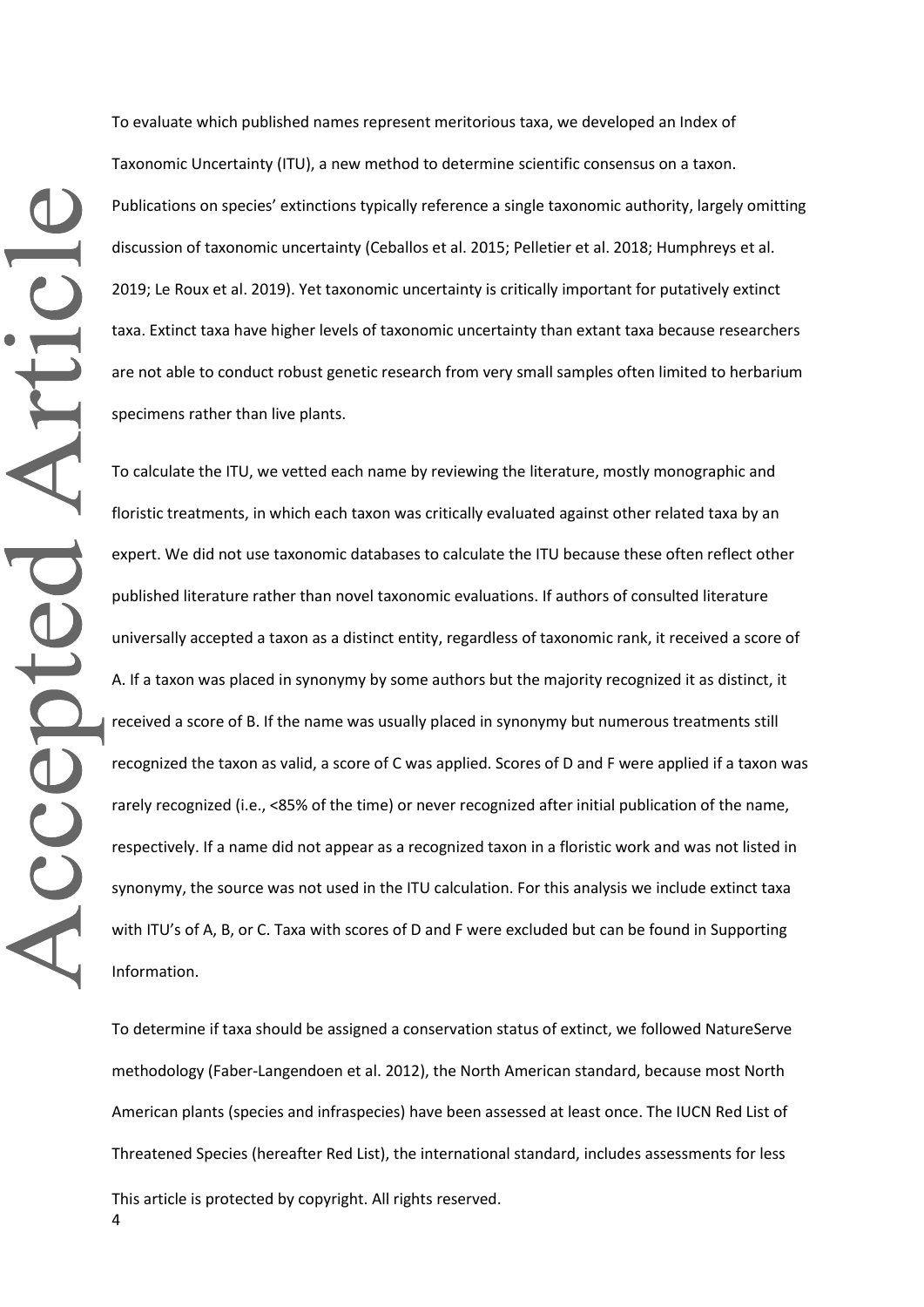than 20% of North American plants (species only). NatureServe assessments use Presumed Extinct (GX for species; TX for infraspecies) and Possibly Extinct (GH or TH) whereas the Red List uses Extinct (EX) and Critically Endangered (Possibly Extinct). For both systems, categories are based on previous survey effort and the likelihood of rediscovery. Due to the high degree of uncertainty surrounding modern extinctions, we use the term 'extinct' for simplicity when discussing both categories.

Taxonomically meritorious taxa thought to be extinct were assessed using NatureServe's Conservation Rank Calculator (NatureServe 2020) and taxa categorized as GX, TX, GH, or TH were considered extinct. The Red List currently identifies only 2 of our 65 extinct taxa as extinct, critically endangered (Possibly Extinct), or extinct in the wild (IUCN 2020). To further compare our results to the Red List, we assessed a subset of 11 extinct plants with the IUCN extinction assessment tool (Akçakaya et al. 2017; Keith et al. 2017; Thompson et al. 2017; IUCN 2020). These 11 were selected because they were well dispersed across the study area, represented a diversity of distributions (i.e., single site endemics vs. broad geographic ranges), and sufficient information was available to support assessment decisions.

Each extinct taxon was searched through the Botanic Gardens International Database (BGCI 2019)to determine if any institution reported having *ex situ* collections of extinct species. Positive findings were further vetted with each garden.

### **Results**

Our data show 65 taxa (51 species and 14 infraspecific taxa) of vascular plants from North America have gone extinct or possibly extinct since European settlement (33 GX and 32 GH). The native flora of North America is ca. 15,882 taxa (USDA PLANTS Database 2020) yielding an extinction rate of 0.14 taxa/year or 1.4 per decade, using 1565 as the date of first European settlement (455 years). The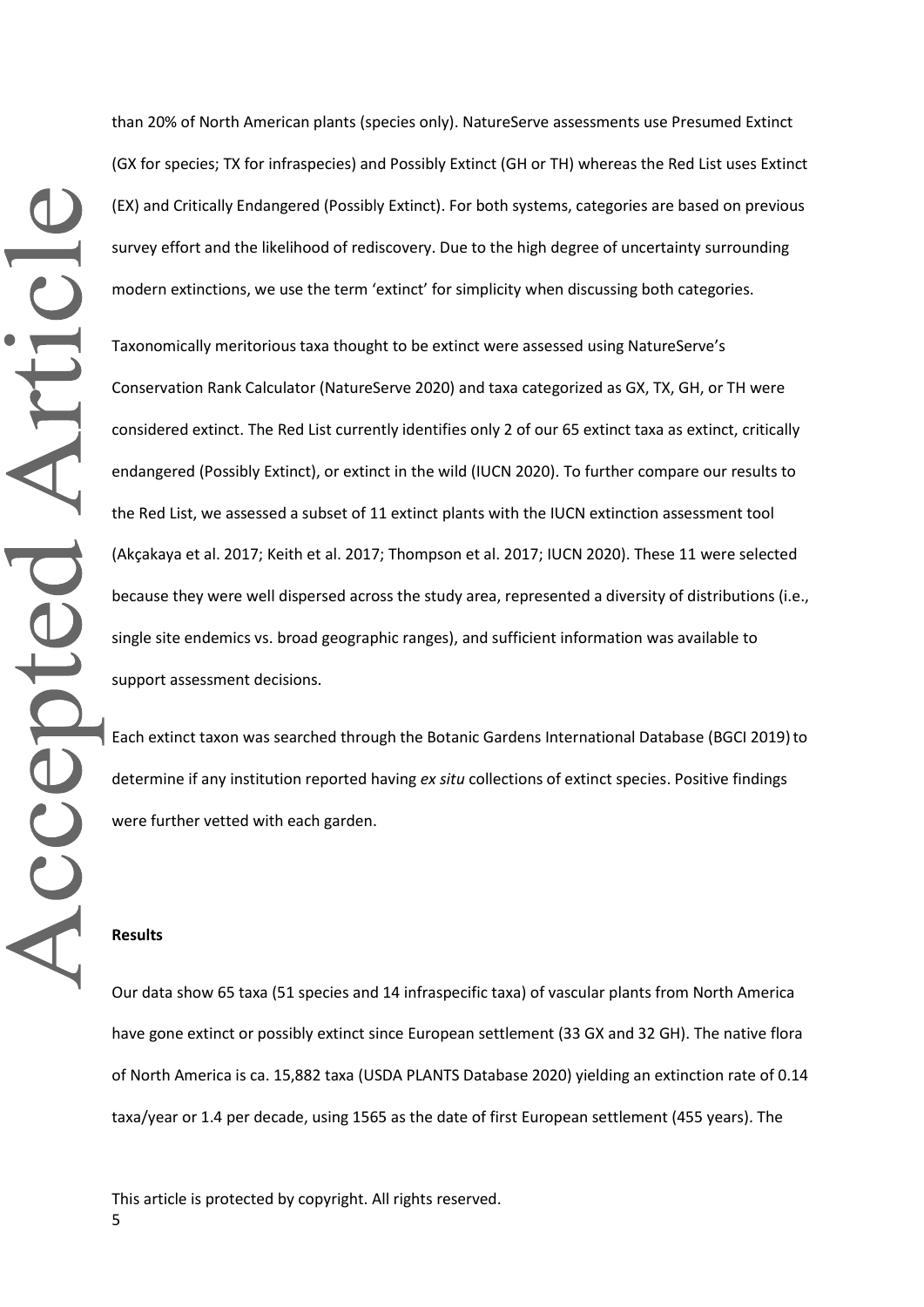extinct flora represents 0.004% of the total flora, and includes 5 small trees, 8 shrubs, 37 perennial herbs, and 15 annual herbs (Table 1). These extinctions represent 33 families and 49 genera (Table 1). Asteraceae (8), Fabaceae (7), Rosaceae (7), and Boraginaceae (6) have the most extinctions whereas Cyperaceae (1), Orchidaceae (1), and Poaceae (2) were poorly represented. The most impacted genera were *Crataegus* (4), *Astragalus* (3), *Cryptantha* (3), and *Plagiobothrys* (3). *Cryptantha* and *Plagiobothrys,* both in the Boraginaceae, represent all known extinctions for this family. This could have phylogenetic implications as *Cryptantha* and *Plagiobothrys* constitute much of the clade corresponding to subtribe Amsinckiinae (Simpson et al. 2017). The Supporting Information includes data on geographic locations of the extinct plants, date of last observation, life history, habitat, putative cause of extinction, family, whether the taxon was known only from the type, and general notes. The geographic data were used to create a map of extinct plants (Fig. 1).

Extinctions are heavily concentrated in the southwestern United States (Fig. 1). The U.S. states with the most extinctions are California (19), Texas (9), then Florida and New Mexico (4 each). Canada had a single extinction. The New England states had 5 extinctions, despite not being a biodiversity hotspot. Of the extinct taxa, 42 (64%) were apparently single-site endemics (having an extremely narrow and clustered distribution with an Area of Occupancy of  $\leq 6$ , 1 km<sup>2</sup> grid cells). Twenty taxa (31% of the extinct plants) are known only from the type specimens. Since 1995, 4 extinct species from North America have been described as new to science from herbarium vouchers (Mosyakin 1995; Brown 2000; Johnston & Ertter 2010; Knapp et al. 2020).

We document 7 plants as extinct in the wild (EW), defined here as a species surviving only in cultivation (Table 1). Of the 7 EW plants, 4 were not previously recognized as such before this study. Two extinct plants are reported from *ex situ* gardens in the Botanic Gardens Conservation International Database (BGCI 2019); these identifications are yet to be confirmed by reporting institutions and are denoted as "EW?" (Table 1). Three additional species were reported from BGCI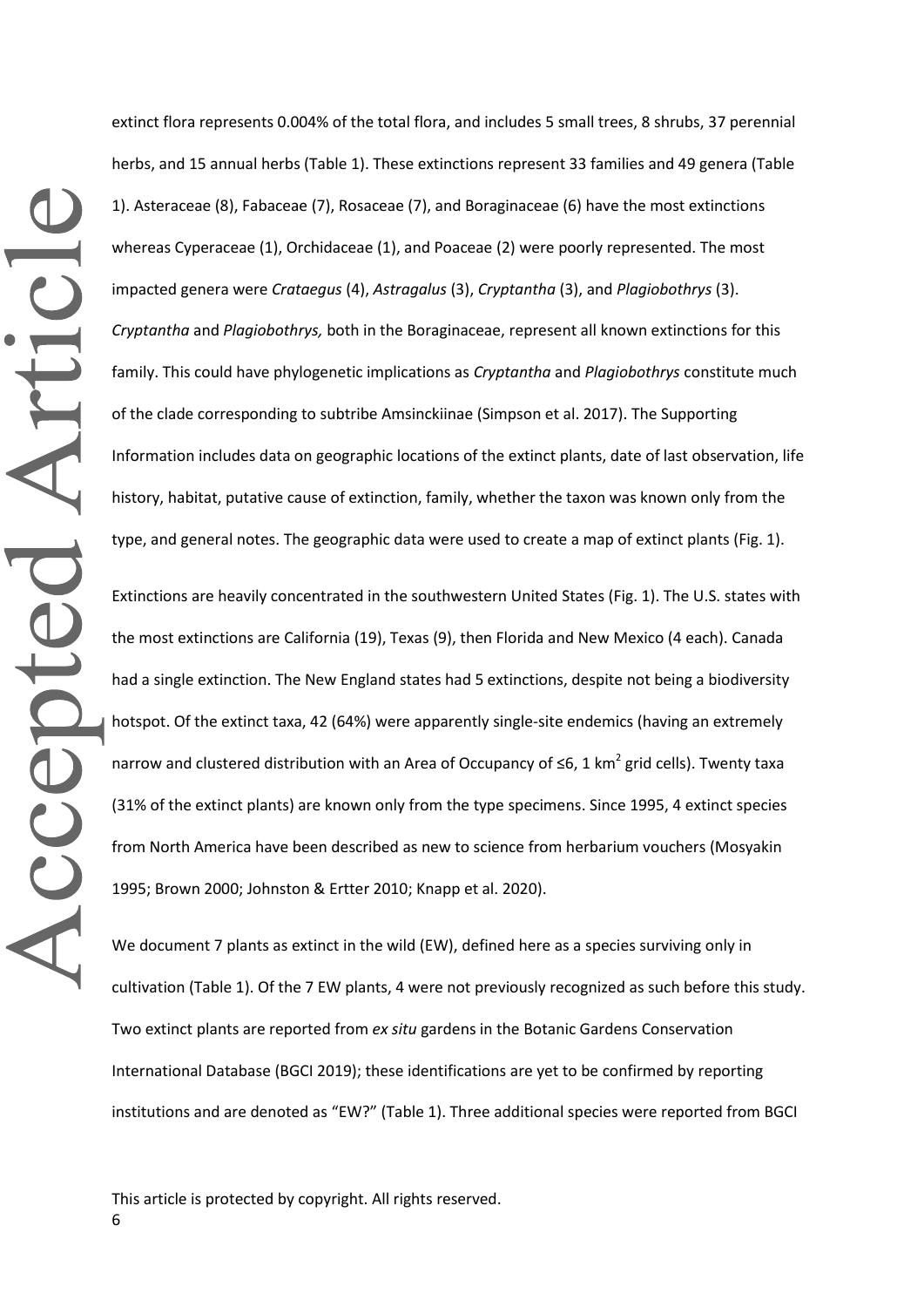as having *ex situ* collections but communications with the reporting institutions revealed these to be misidentifications.

Forty-one taxa had ITUs of A, 14 of B, and 9 of C. A single taxon was so recently recognized as distinct that an ITU could not be calculated. An additional 80 taxa were determined to have ITUs of D or F.

Our Red List assessments resulted in all 11 taxa categorized as Extinct (EX) or Critically Endangered (Possibly Extinct) (CR(PE)). Comparing with NatureServe assessments, in most cases GX aligned with EX and GH aligned with CR(PE); however, in 2 cases the Red List category was EX while NatureServe's was GH. In the case of the two published Red List assessments, the NatureServe and Red List assessments aligned (Supporting Information).

## **Discussion**

Extinction is difficult to prove, making determinations of what constitutes an extinct species uncertain (Diamond 1987). Rediscoveries of some taxa may occur. Each taxon reported here has been sought in the field, but not rediscovered. Our analysis shows previous analyses of plant extinction vastly underestimate the number of extinctions in North America.

Recent authors suggest nearly 600 plants have gone extinct globally, with 38 extinctions in 16 U.S. states (Humphreys et al. 2019). Knapp et al. (2020) disputed this estimate for North America based on the inclusion of 14 taxa that were either extant or too taxonomically dubious. Despite reducing the extinction estimate in Humphreys et al. (2019) by eliminating extant or dubious taxa, our data show a more dire situation, documenting 65 extinct taxa in 31 U.S. states, the District of Columbia, and Ontario. These results indicate that nearly twice as many taxa have gone extinct, over a much larger geographic area, than previously estimated.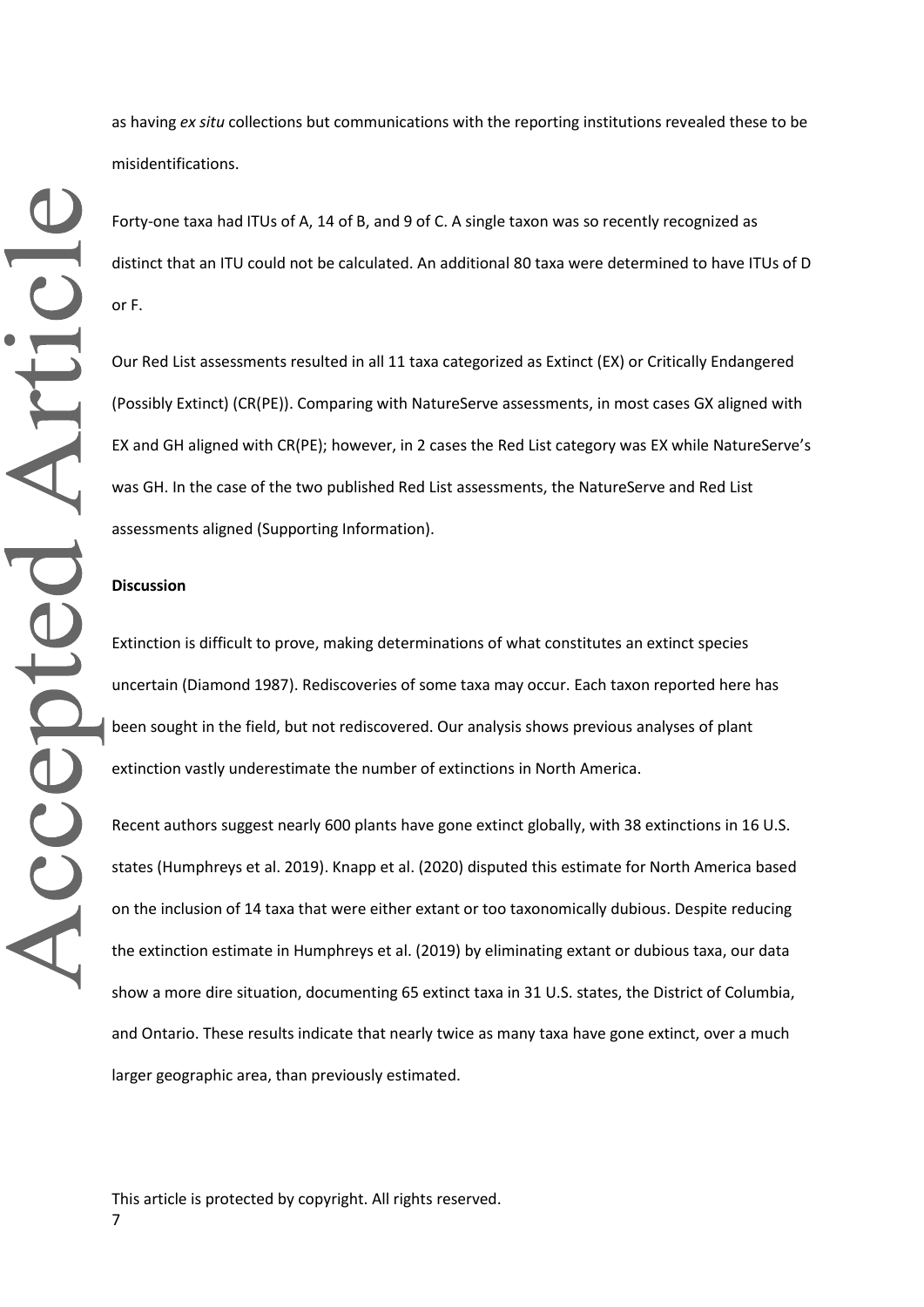The cause of any extinction is difficult to determine (Le Roux et al. 2019). Unless the species was a single-site endemic whose habitat was destroyed, the cause of an extinction is often hypothetical. Nevertheless, direct anthropogenic disturbances (i.e., habitat alteration or destruction) are the single largest contributor to extinction. Only two species in our dataset had broad geographic ranges (defined here as found in four or more states). The reasons for these extinctions are unknown but were likely multifaceted.

We suspect the actual number of extinct plants to be considerably higher than reported, but data limitations abound. Twelve species new to science are discovered each year, on average, in California alone (Ertter 2000), suggesting an untold number of plants went extinct before scientific discovery. Much of eastern North America was impacted by European settlement before botanical exploration began. Florida, with the highest concentration of endemic plants within the North American Coastal Plain biodiversity hotspot (Noss et al. 2015), likely lost many endemic plants before they were described. Our data document 4 extinct plants in Florida but it is unlikely that this hotspot would lose fewer plants than a less diverse area of similar size, such as New England (5 in our data).

The geographic distribution of extinctions is heavily concentrated in the southwestern United States (Fig. 1). Topographic, climatic, and habitat heterogeneity of the drier parts of the West is associated with a high diversity of narrow endemics that may be inherently vulnerable to extinction. However, we suspect the disproportionate number of extinctions in the southwestern U.S. cannot be explained solely as an artifact of biodiversity patterns. Compared to the eastern states, western states had much more botanical exploration before widescale settlement (McKelvey 1956; Lewis & Clark 2003). Nevertheless, some landscapes, such as large areas of California, underwent such extreme habitat transformation by invasive Eurasian grasses and forbs prior to careful botanical documentation that their pre-European condition is controversial (Minnich 2008).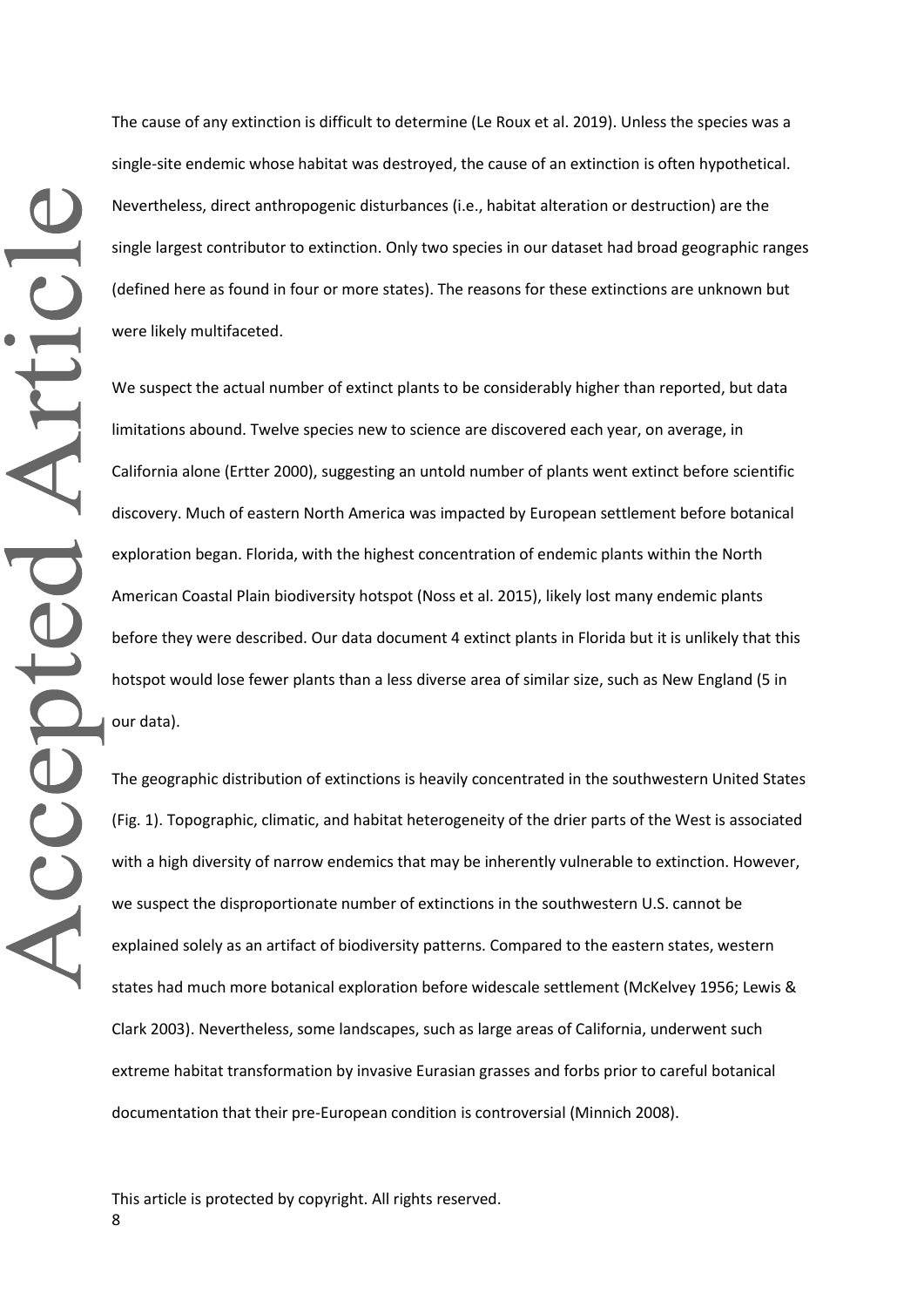9

Much remains to be learned in the developing scientific arena of extinction documentation. Extinct species are still being described from old herbarium specimens, underscoring the importance of continued documentation of the flora and support of museum collections (Bebber et al. 2010). Almost certainly, additional taxa will be described after they have gone extinct. Collection and sampling bias influences our knowledge of the extinct flora. The Cyperaceae, Orchidaceae, and Poaceae are among the most diverse families of plants, yet only 4 members of these families are known to be extinct from our study area. *Govenia floridana*, the only member of the Orchidaceae, was pushed to extinction by over-collecting (Gann 2002). Cyperaceae and Poaceae are notoriously under-collected and under-investigated.

The role of seed banks and botanical gardens in maintaining *ex situ* collections is of growing importance, as recognized by the Center of Plant Conservation and its partners (Miller et al. 2016). However, of the 7 EW taxa we document, the conservation value of 4 had not been recognized before this study. Without these gardens, these taxa would be extinct. To prevent future extinctions, the rarest plants should be prioritized for both *in situ* and *ex situ* conservation.

This article is protected by copyright. All rights reserved. Preventing extinction is the lowest bar for conservation success, yet species still go extinct. Our results indicate 64% of extinct plants are historically known from only a single site or collection. Though determining whether an extinct species was a single-site endemic is problematic, as a single historical collection may not represent the total geographic range of a species, we argue that preventing further extinction requires prioritizing single-site endemics. Our preliminary data indicate 92 extant single-site endemic plants in North America (NatureServe 2020). Unfortunately, *in situ*  conservation efforts have often moved away from small-site protection, despite recent analyses showing small, isolated patches are disproportionately important for biodiversity (Wintle et al. 2018). A renewed focus on conserving small sites, as a complement to landscape-level conservation, is needed if the goal is to prevent extinctions. Many factors are predicted to increase future extinction rates for rare plants, including climate change and accelerated land-use change resulting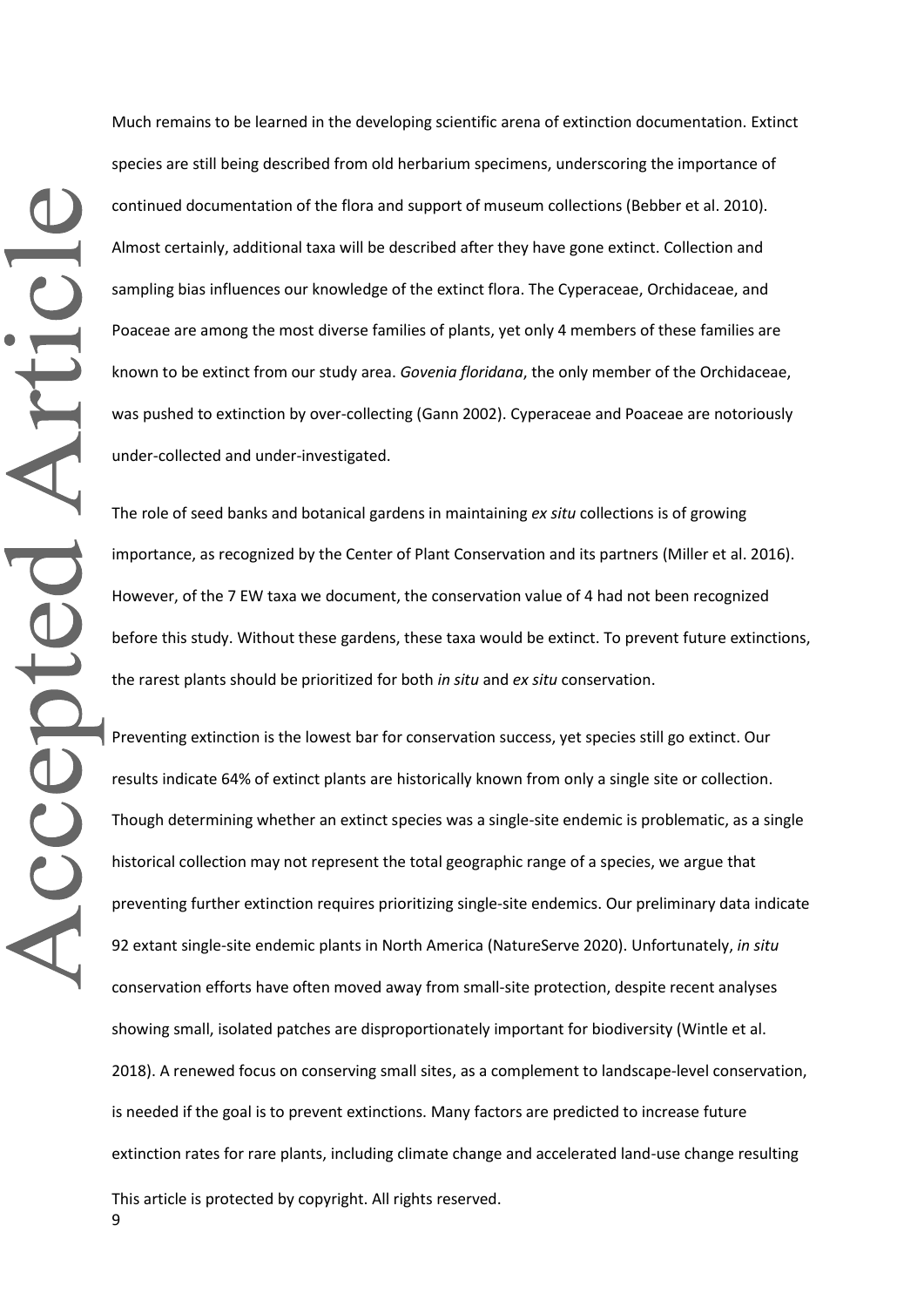from human population growth (Enquist et al. 2019). With greater effort on *ex situ* and *in situ* conservation for rare plants, especially single-site endemics, many future extinctions might be prevented.

# **Acknowledgments**

We thank the Smithsonian Institution, namely Robin Everly, for access to the library. Abby Meyer provided information from BGCI. We are indebted to Amanda Treher (NatureServe) for her time, attention to data quality, and updating the NatureServe database. We thank the following experts for comments on this manuscript or comments about taxonomic groups: Ihsan Al-Shehbaz, Adam Black, Patricia Dávila, Carolyn Ferguson, Aaron Floden, Art Gillman, Barbara Goettsch, Matt Guilliams, Raul Gutierrez, Jill Handwerk, Walter Holmes, Ron Lance, Matt Lobdell, Lucas Majure, Aaron Marcus, Joyce Maschinski, Jordan Metzgar, William Nichols, Susan Panjabi, Paul Peterson, James Phipps, Caroline Pollock, Jackie Poole, Mike Powell, Daniela Roth, Ed Schilling, Aaron Sims, Jim Solomon, Robert Soreng, the late Billie Turner, Murphy Westwood, Johnny Wilson, Michael Windham, and Theo Witsell. We thank Resit Akçakaya and Marcel Rejmánek for critical reviews that improved this manuscript.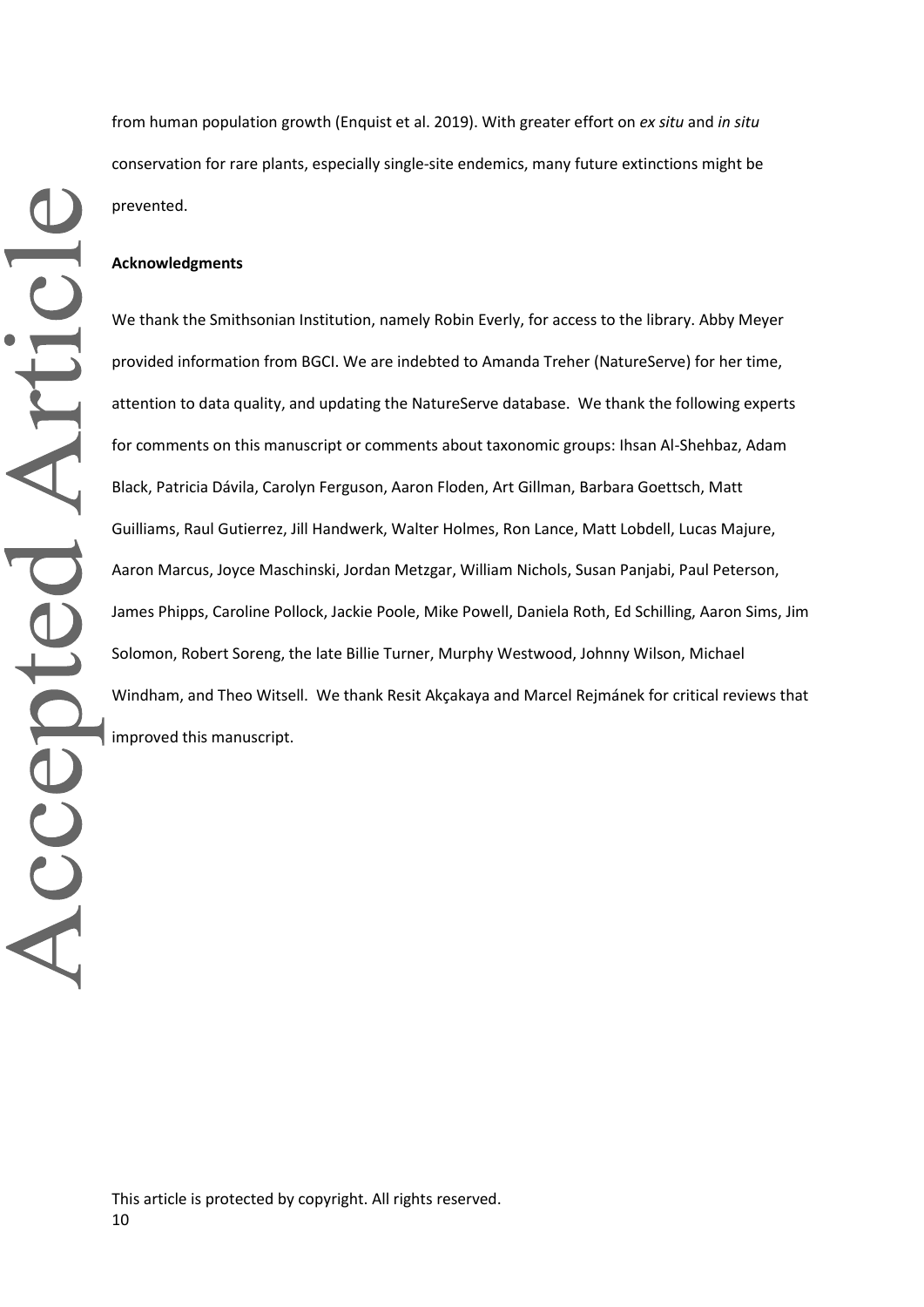### **Literature cited**

Akçakaya HR, Keith DA, Burgman M, Butchart SHM, Hoffmann M, Regan HM, Harrison I, Boakes E. 2017. Inferring extinctions III: A cost-benefit framework for listing extinct species. Biological Conservation. **214**: 336-342.

Bebber DP, Carine, MA, Wood, JRI, Wortley AH, Harris, DJ, Prance GT, Davidse G, Paige J, Pennington TD, Robson NKB, Scotland RW. 2010. Herbaria are a major frontier for species discovery. Proceedings of the National Academy of Sciences, USA **107**:22169-11272.

Botanic Gardens Conservation International: PlantSearch. Richmond, UK. Available from:

[https://tools.bgci.org/plant\\_search.php](https://tools.bgci.org/plant_search.php) (accessed 1 March 2019)

Brown PM. 2000. *Govenia floridana.* North American Native Orchid Journal **6**:233.

Ceballos G, Ehrlich PR, Barnosky AD, Garcia A, Pringle RM, Palmer TM. 2015. Accelerated modern human-induced species losses : Entering the sixth mass extinction. Science Advances **1**:e1400253 DOI: 10.1126/sciadv.1400253

Diamond JM. 1987. Extant unless proven extinct? Or, extinct unless proven extant? Conservation Biology **1:**77—79.

Enquist BJ, et al. 2019. The commonness of rarity: Global and future distribution of rarity across land plants. Science Advances **5:**eaaz0414.

Ertter B. 2000. Floristic surprises in North America north of Mexico. Annals of the Missouri Botanical Garden **87:**81–109.

Faber-Langendoen D, et al. 2012. NatureServe conservation status assessments: methodology for assigning ranks. NatureServe, Arlington, VA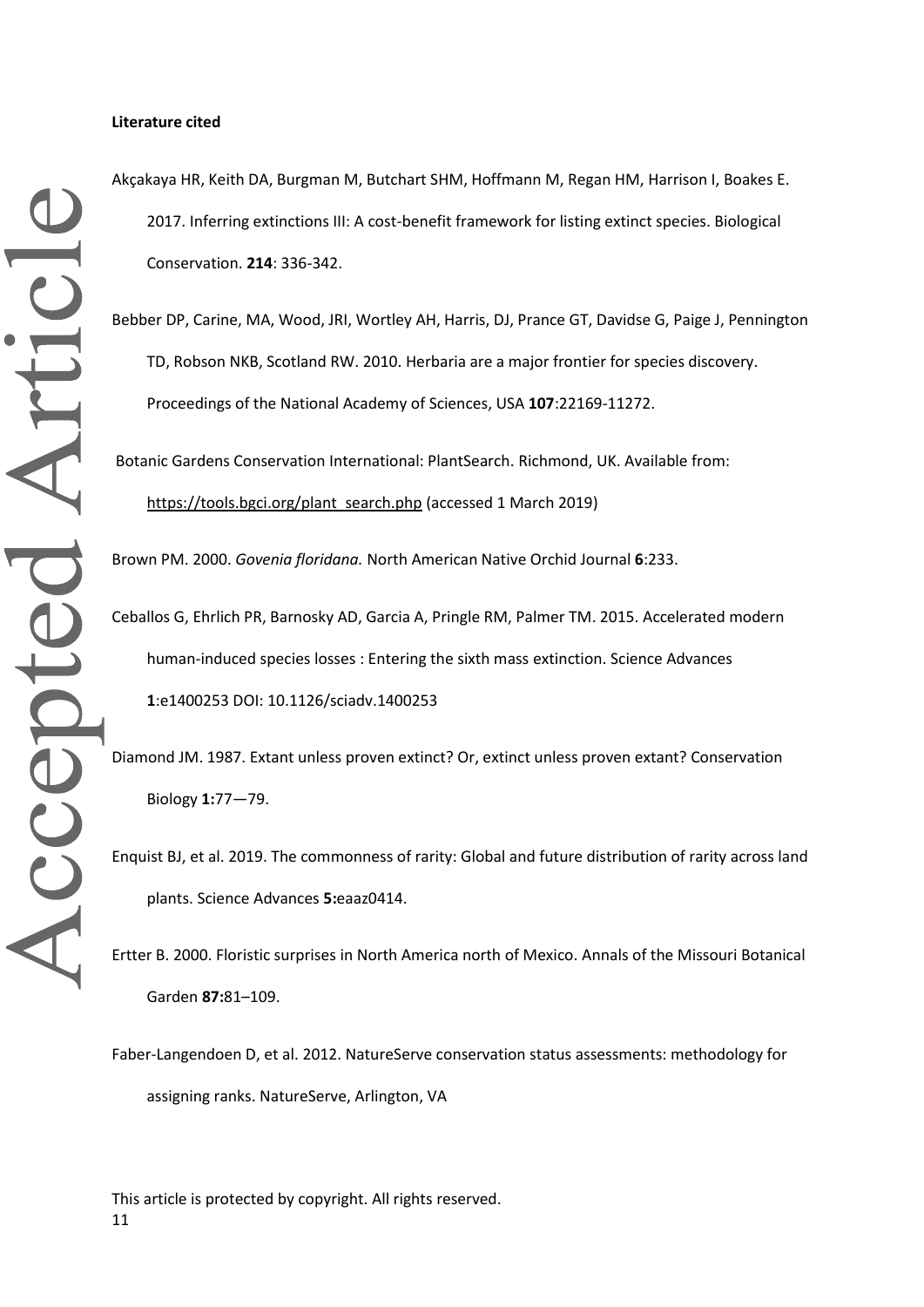Flora of North America Editorial Committee (eds). 1993-2019. *Flora of North America North of Mexico*. New York and Oxford.

Gann GD, Bradley KA, Woodmansee SW. 2002. Rare Plants of South Florida: Their History, Conservation, and Restoration. Institute for Regional Conservation. Miami, FL. 1056 pp.

Humphreys AM, Govaerts R, Ficinski SZ, Lughadha EN, Voronstova MS. 2019. Global dataset shows geography and life form predict modern plant extinction and rediscovery. Nature Ecology & Evolution **3:**1043—1047

IUCN (World Conservation Union). 2019. The IUCN Red List of Threatened Species Version 2019-3. Gland, Switzerland and Cambridge, United Kingdom (IUCN, accessed September 2019).

IUCN (World Conservation Union). 2020. Extinction assessment tools. [IUCN, accessed May 2020] <https://www.iucnredlist.org/resources/ex-probability>

Jepson Flora Project (eds.) 2020. *Jepson eFlora* [Accessed 19 Jan, 2020].

<http://ucjeps.berkeley.edu/eflora>

Johnston BC, Ertter B. 2010. *Potentilla uliginosa* (Rosaceae: Rosoideae), a new presumed extinct species from Sonoma County, California. Journal of the Botanical Research Institute of Texas **4**:13—18.

Keith, DA, et al. 2017. Inferring extinctions I: A structured method using information on threats. Biological Conservation **214**: 320—327 https://doi.org/10.1016/j.biocon.2017.07.026

Knapp WM, et al. 2020. Regional records improve data quality in determining plant extinction rates. Nature Ecology and Evolution **4**: 512—514 <https://doi.org/10.1038/s41559-020-1146-1>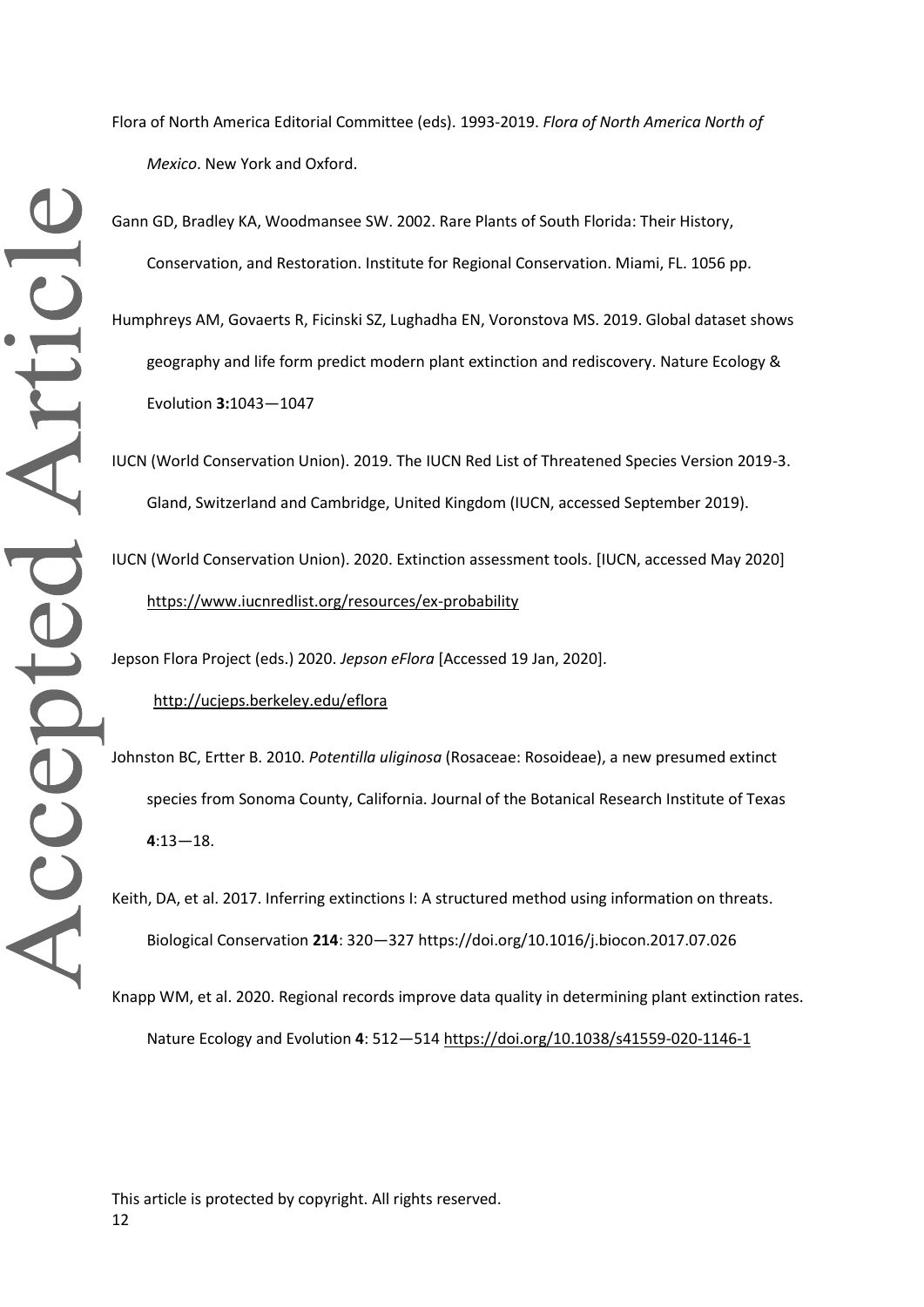Knapp WM, Poindexter DB, Weakley AS. 2020. The true identity of *Marshallia grandiflora,* an extinct species, and the description of *Marshallia pulchra* (Asteraceae, Helenieae, Marshalliinae). Phytotaxa **447**:001—01[5 https://doi.org/10.11646/phytotaxa.447.1.1](https://doi.org/10.11646/phytotaxa.447.1.1)

Ladel, RJ. 2019. One million species to go extinct – a decades old headline. Nature **569:**487

Le Roux JJ, Hui C, Castillo ML, Iriondo JM, Keet JH, Khapugin AA, Médail F, Rejmánek M, Theron G, Yannelli FA, Hirsch H. 2019. Recent anthropogenic plant extinctions differ in biodiversity hotspots and coldspots. Current Biology **29:**2912—2918.

Lewis, M., Clark, W. 2003. The journals of Lewis and Clark. Bernard DeVoto editor. Houghton Mifflin Co. 504 pp. Original publication 1814.

McKelvey, SD. 1956. Botanical Exploration of the Trans-Mississippi West 1790-1850. Arnold Arboretum. 1144pp.

Miller JS, Lowry II PP, Aronson J, Blackmore S, Havens K, Maschinski J. 2016. Conserving biodiversity through ecological restoration: The potential contributions of botanical gardens and arboreta. *Candollea* **71**:91—98.<https://doi.org/10.15553/c2016v711a11>

Minnich, R.A. 2008. California's Fading Wildflowers: Lost Legacy and Biological Invasions. University of California Press, Berkeley.

Mosyakin, S.L. 1995. New taxa of *Corispermum* L. (Chenopodiaceae), with preliminary comments on the taxonomy of the genus in North America. Novon **5:**340—353.

NatureServe Explorer: An online encyclopedia of life. Crystal City, VA. Available from: <http://explorer.natureserve.org/> (Accessed 3 August 2020)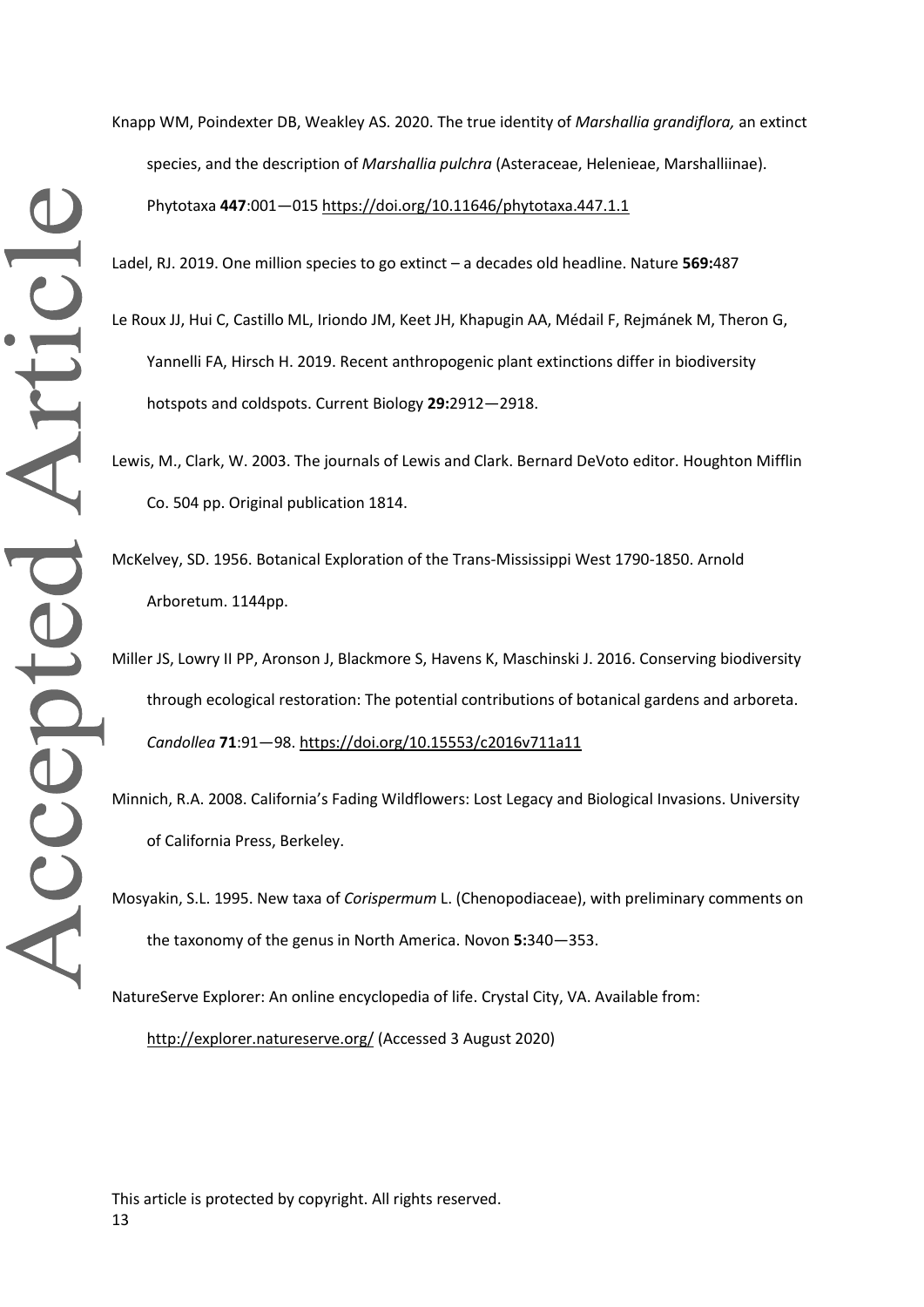NatureServe Conservation Rank Calculator. Version 3.2. Crystal City, VA. Available from:

<https://www.natureserve.org/conservation-tools/conservation-rank-calculator> (Accessed 3 August 2020)

- Noss RF, Platt WJ, Sorrie BA, Weakley AS, Means BD, Costanza J, Peet RK. 2015. How global biodiversity hotspots may go unrecognized: Lessons from the North American Coastal Plain. Diversity and Distributions **21:**236—244 (2015).
- Pelletier TA, Carstens BC, Tank DC, Sullivan J. Espindola A. 2018. Predicting plant conservation priorities on a global scale. Proceedings of the National Academy of Sciences, USA **115**:13027— 13032.

Pimm SL & Raven P. 2000. Extinction by numbers. Nature **403**:843—845.

Pimm SL, Russell GJ, Gittleman JL, Brooks TM. 1995. The future of biodiversity. Science **269:**347— 350

Pimm SL, Jenkins CN, Abell R, Brooks TM, Gittleman JL, Joppa LN, Raven PH, Roberts CM, Sexton JO. 2014. The biodiversity of species and their rates of extinction, distribution, and protection. Proceedings of the National Academy of Sciences, USA **106:**21721—21725

Pimm, SL, Joppa LN. 2015. How many plant species are there, where are they, and at what rates are they going extinct. Annals of the Missouri Botanical Garden **100**:170—176.

Rejmánek M. 2018. Vascular plant extinctions in California: A critical assessment. Diversity and Distributions **24:**129—136.

Simpson MG, Guilliams CM, Hasenstab-Lehman KE, Mabry ME, Ripma L. 2017. Phylogeny of the popcorn flowers: Use of genome skimming to evaluate monophyly and interrelationships in subtribe Amsinckiinae (Boraginaceae). Taxon **66**:1406-1420.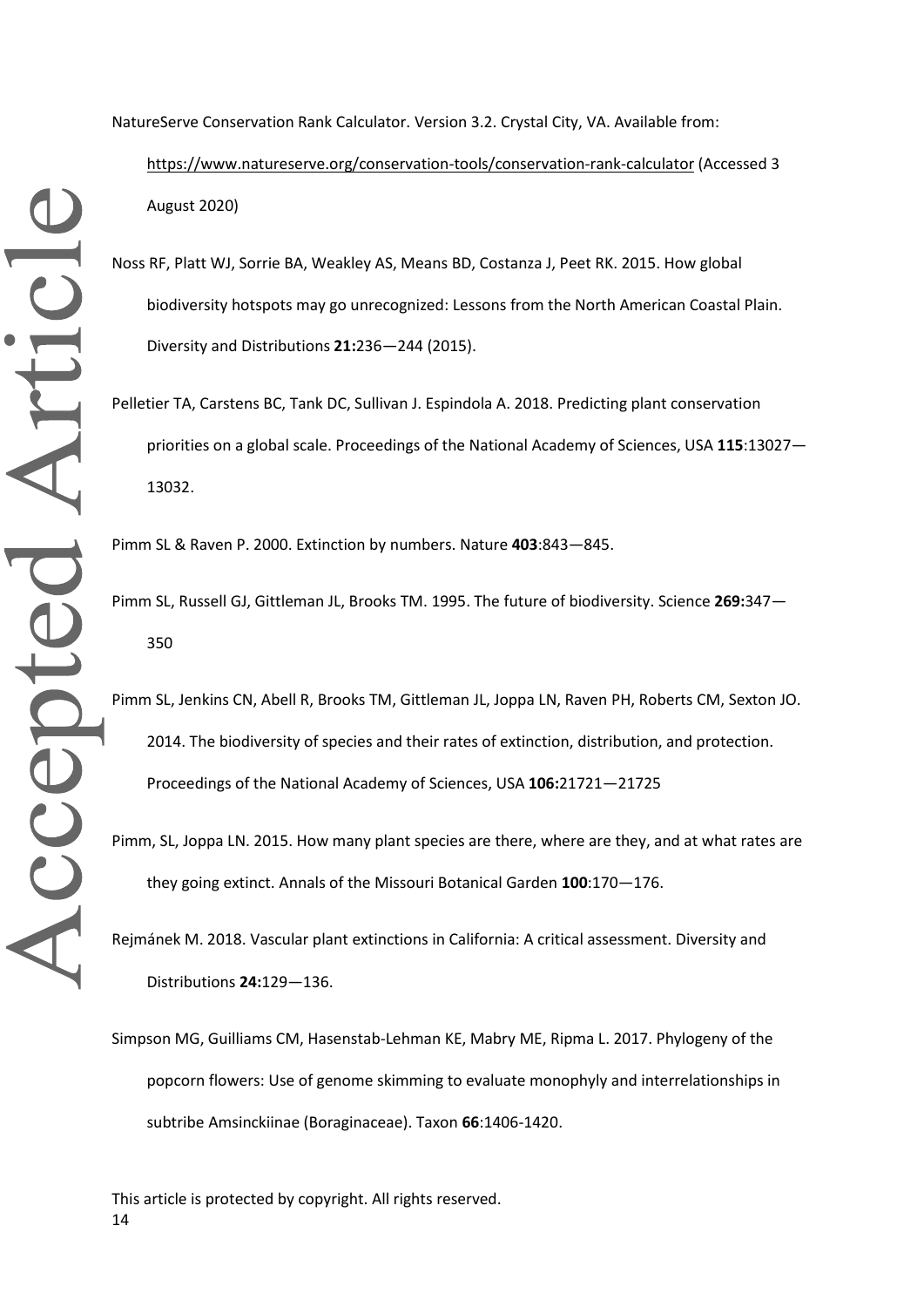Thompson CJ, Koshkina V, Burgman MA, Butchart SHM, Stone L. 2017. Inferring extinctions II: A practical, iterative model based on records and surveys. Biological Conservation **214**: 328-335.

United States Department of Agriculture, Natural Resource Conservation Service, PLANTS Database. Greensboro, NC. Available from:<https://plants.sc.egov.usda.gov/java/> (Accessed 1 March 2020);

Walters CN, et al. 2016. The Anthropocene is functionally and stratigraphically distinct from the Holocene. Science **351:**aad2622.

Wintle BA, et al. 2018. Global synthesis of conservation studies reveals the importance of small habitat patches for biodiversity. Proceedings of the National Academy of Sciences, USA. **116:**909—914 DOI: 10.1073/pnas.1813051115.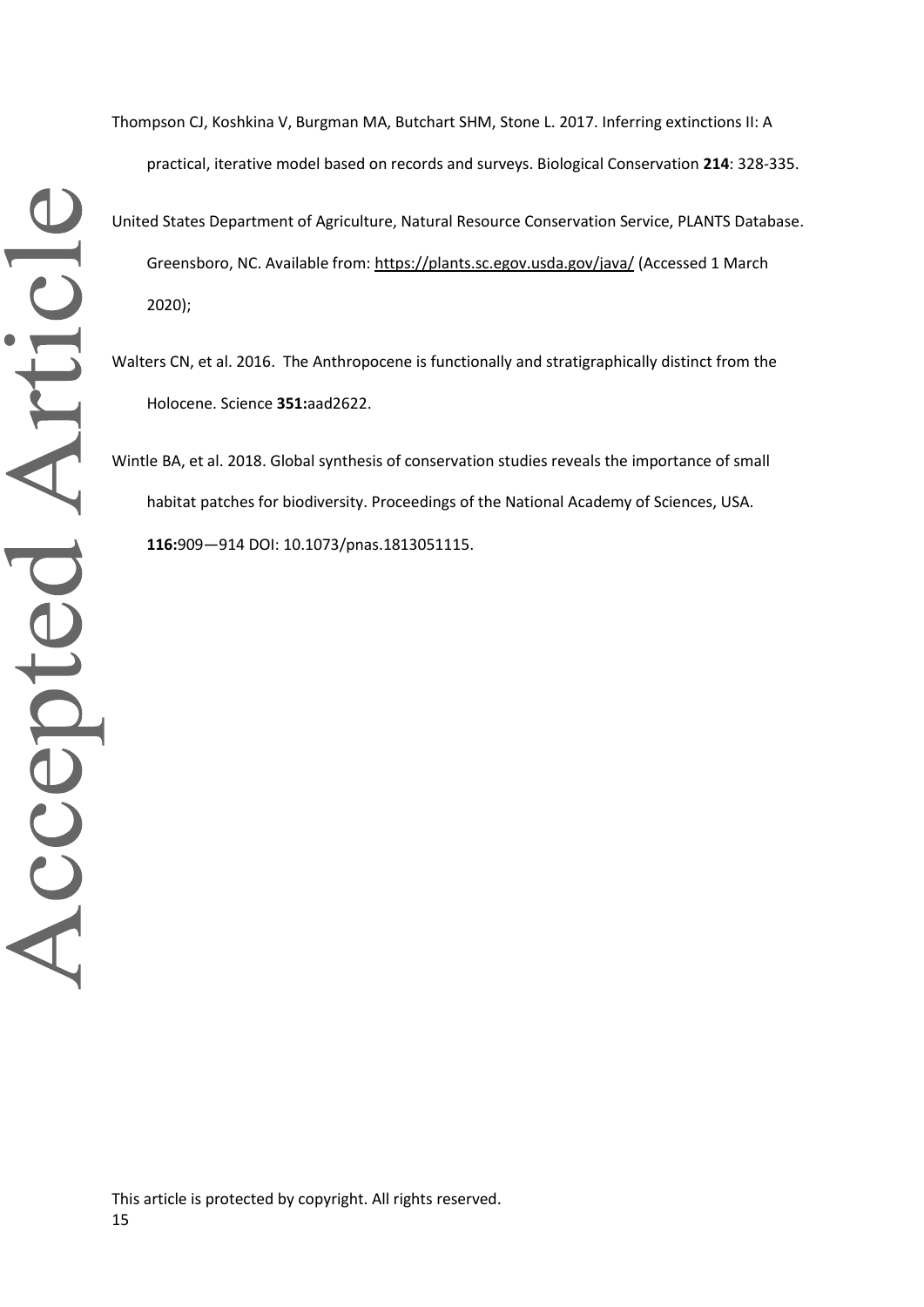Table 1. Extinct plants of North America north of Mexico with extinction qualifier, taxonomic family,

life history grouping, geographic distribution, and corresponding ITU Score.

| <b>Extinct Plants of North America north of Mexico</b> |         |                     |                |                   |                    |          |
|--------------------------------------------------------|---------|---------------------|----------------|-------------------|--------------------|----------|
| Scientific                                             | Qualifi |                     | Life           | <b>Distributi</b> | <b>NatureServe</b> | IT       |
| <b>Name</b>                                            | er      | <b>Family</b>       | <b>History</b> | on                | Rank               | U        |
|                                                        |         | Orobanchacea        | AH             |                   |                    |          |
| Y                                                      |         | e                   |                | LA                | <b>GH</b>          | A        |
| Arctostaphylo                                          |         |                     | S              |                   |                    |          |
| s franciscana                                          |         |                     |                |                   |                    |          |
| Eastw.                                                 | EW      | Ericaceae           |                | CA                | <b>GHC</b>         | A        |
| Astilbe                                                |         |                     | PH             |                   |                    |          |
| crenatiloba                                            |         |                     |                |                   |                    |          |
| (Britton)                                              |         |                     |                |                   |                    |          |
| Small                                                  |         | Saxifragaceae       |                | <b>TN</b>         | <b>GX</b>          | B        |
| <b>Astragalus</b>                                      |         |                     | AH             |                   |                    |          |
| endopterus                                             |         |                     |                |                   |                    |          |
| (Barneby)                                              |         |                     |                |                   |                    |          |
| Barneby                                                |         | Fabaceae            |                | AZ                | <b>GH</b>          | A        |
| <b>Astragalus</b>                                      |         |                     | <b>PH</b>      |                   |                    |          |
| kentrophyta                                            |         |                     |                |                   |                    |          |
| A. Gray var.                                           |         |                     |                |                   |                    |          |
| douglasii                                              |         |                     |                |                   |                    |          |
| Barneby                                                |         | Fabaceae            |                | <b>WA</b>         | G5TX               | A        |
| Astragalus                                             |         |                     | PH             |                   |                    |          |
| robbinsii                                              |         |                     |                |                   |                    |          |
| (Oakes) A.                                             |         |                     |                |                   |                    |          |
| Gray var.                                              |         |                     |                |                   |                    |          |
| robbinsii                                              |         | Fabaceae            |                | <b>VT</b>         | G5TX               | A        |
| <b>Atriplex</b>                                        |         |                     | AH             |                   |                    |          |
| tularensis                                             |         | Chenopodiace        |                |                   |                    |          |
| Coville                                                |         | ae                  |                | CA                | <b>GX</b>          | A        |
| Blephilia                                              |         |                     | PH             |                   |                    |          |
| hirsuta                                                |         |                     |                |                   |                    |          |
| (Pursh) Benth.                                         |         |                     |                |                   |                    |          |
| var. glabrata                                          |         |                     |                |                   |                    |          |
| Fern.                                                  |         | Lamiaceae           |                | <b>VT</b>         | G5TH               | $\bf{B}$ |
| <b>Boechera</b>                                        |         |                     | PH             |                   |                    |          |
| fructicosa (A.                                         |         |                     |                |                   |                    |          |
| Nelson) Al-                                            |         |                     |                |                   |                    |          |
| Shehbaz                                                |         | <b>Brassicaceae</b> |                | WY                | <b>GH</b>          | B        |
| <b>Brickellia</b>                                      |         |                     | $\overline{S}$ |                   |                    |          |
| chenopodina                                            |         |                     |                |                   |                    |          |
| (Greene ex                                             |         |                     |                |                   |                    |          |
| Wooton &                                               |         |                     |                |                   |                    |          |
| Standl.) B.L.                                          |         | Asteraceae          |                | $\rm{NM}$         | $\rm GH$           | $\bf{B}$ |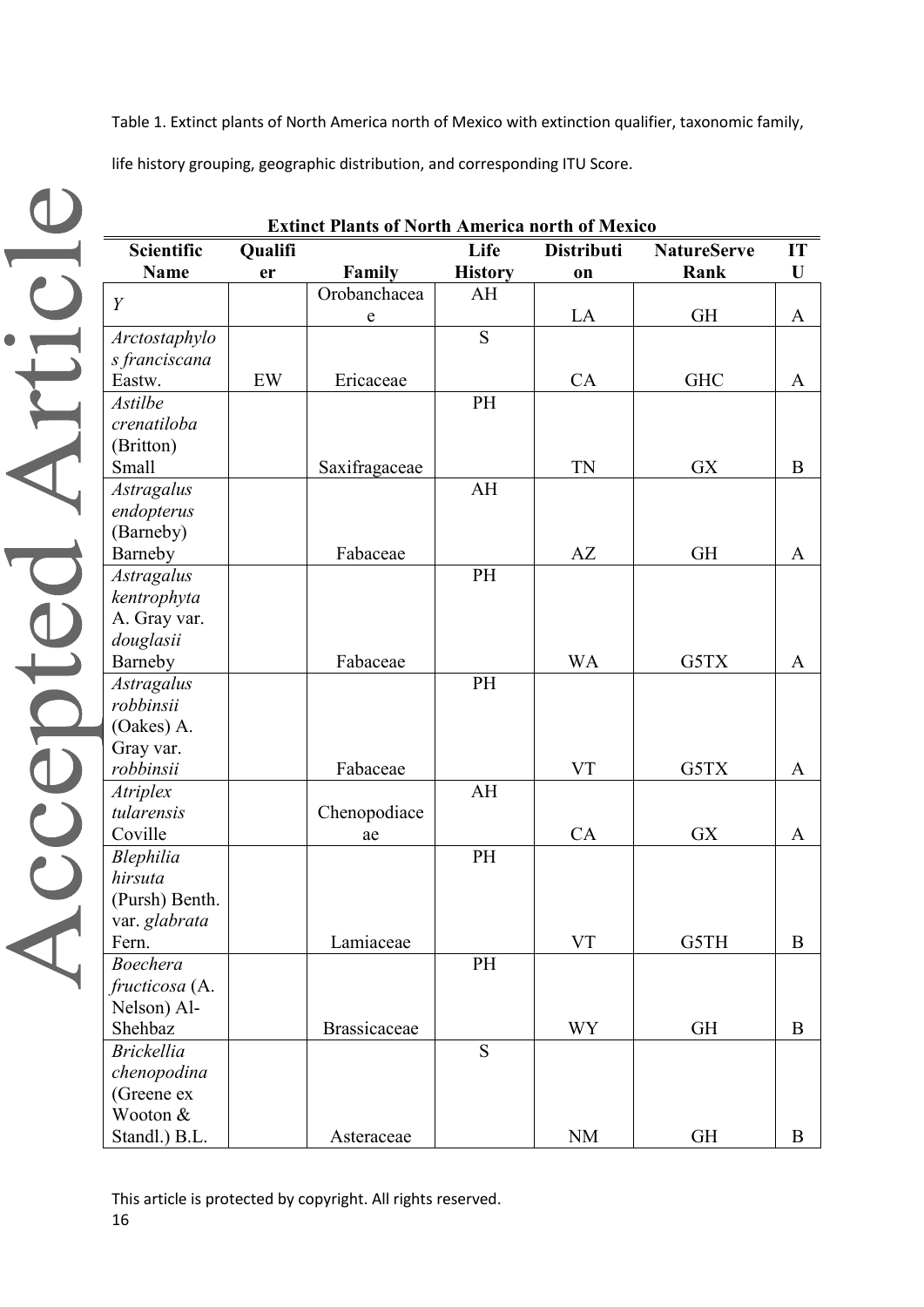| Rob.                                                               |     |                    |                |                   |                   |               |
|--------------------------------------------------------------------|-----|--------------------|----------------|-------------------|-------------------|---------------|
| Brickellia<br>hinckleyi<br>Standl. var.<br>terlinguensis           |     |                    | S/SS           |                   |                   |               |
| (Flyr) B.L.<br>Turner                                              |     | Asteraceae         |                | <b>TX</b>         | G <sub>2</sub> TH | A             |
| Calochortus<br>indecorus<br>Ownbey & M.                            |     |                    | PH             |                   |                   |               |
| Peck                                                               |     | Liliaceae          |                | <b>OR</b>         | <b>GX</b>         | A             |
| Calochortus<br>monanthus                                           |     |                    | PH             |                   |                   |               |
| Ownbey                                                             |     | Liliaceae          |                | CA                | <b>GX</b>         | A             |
| Castilleja<br>leschkeana<br>J.T. Howell                            |     | Convolvulace<br>ae | <b>PH</b>      | CA                | G5TX              | B             |
| Castilleja<br>uliginosa                                            |     | Orobanchacea       | PH             |                   |                   |               |
| Eastw.                                                             |     | e                  |                | CA                | <b>GX</b>         | $\mathcal{C}$ |
| Calystegia<br>sepium (L.) R.<br>Br. ssp.<br>binghamiae<br>(Greene) |     | Orobanchacea       | <b>PH</b>      |                   |                   |               |
| <b>Brummitt</b>                                                    |     | e                  |                | CA                | G5TX              | $\mathcal{C}$ |
| Cirsium<br>praeteriens                                             |     |                    | PH             |                   |                   |               |
| J.F. Macbr.                                                        |     | Asteraceae         |                | CA                | <b>GX</b>         | B             |
| Corispermum<br>pallidum<br>Mosyakin                                |     | Chenopodiace<br>ae | AH             | <b>WA</b>         | <b>GH</b>         | A             |
| Crataegus<br>austromontan<br>a Beadle                              |     | Rosaceae           | $\overline{T}$ | AL, TN            | <b>GH</b>         | B             |
| Crataegus<br>delawarensis                                          |     |                    | $\overline{T}$ |                   |                   |               |
| Sarg.                                                              | EW? | Rosaceae           |                | DE                | <b>GH</b>         | $\mathcal{C}$ |
| Crataegus<br>fecunda Sarg.                                         | EW  | Rosaceae           | T              | AR, IL,<br>KY, MO | <b>GXC</b>        | B             |
| Crataegus<br>lanuginosa                                            |     |                    | T              |                   |                   |               |
| Sarg.<br>Cryptantha                                                | EW  | Rosaceae           | PH             | <b>MO</b>         | <b>GH</b>         | A             |
| aperta<br>(Eastw.)<br>Payson                                       |     | Boraginaceae       |                | CO                | <b>GH</b>         | A             |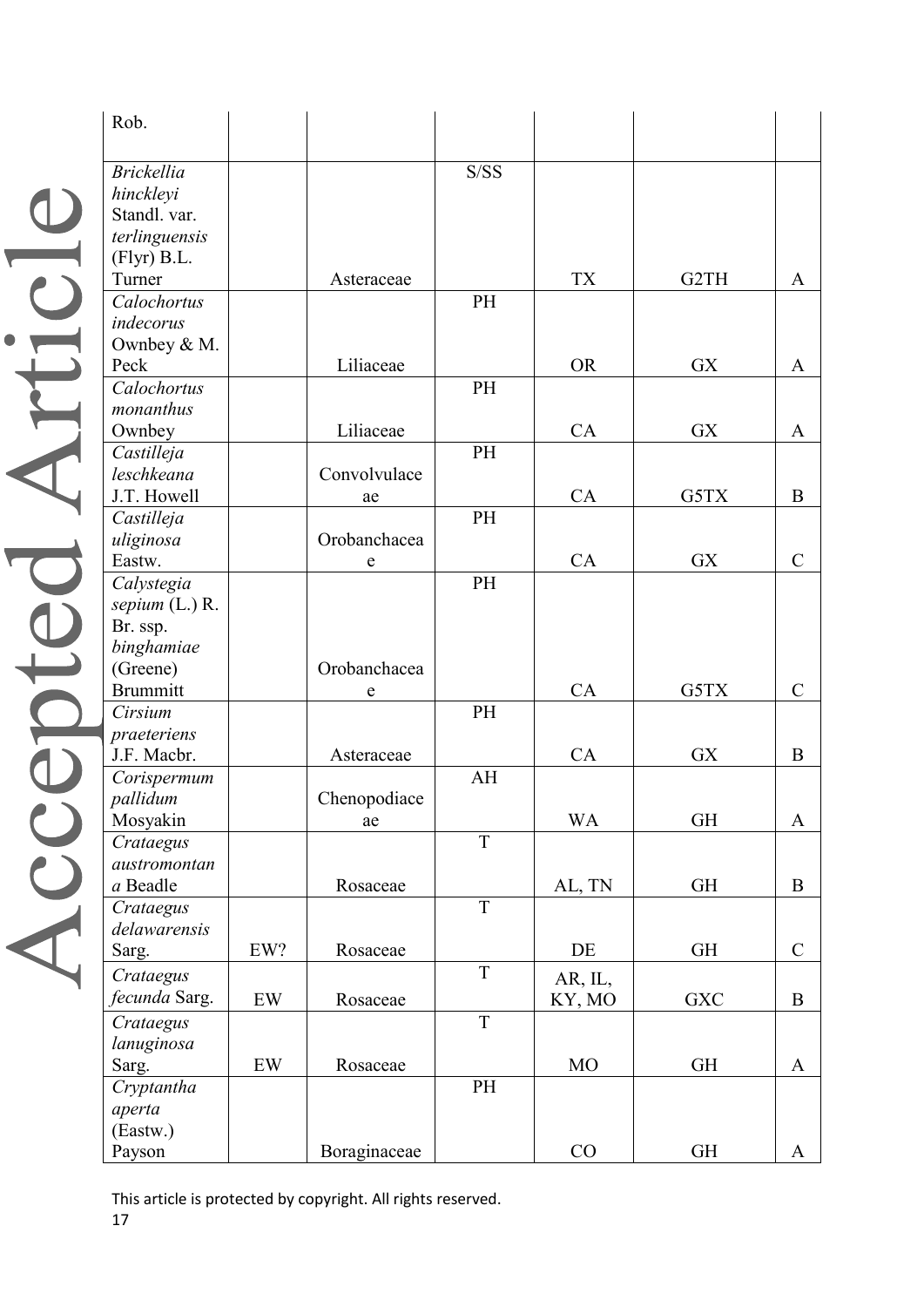| Cryptantha              |     |               | AH             |                  |            |               |
|-------------------------|-----|---------------|----------------|------------------|------------|---------------|
| hooveri I.M.            |     |               |                |                  |            |               |
| Johnst.                 |     | Boraginaceae  |                | CA               | <b>GH</b>  | A             |
| Cryptantha              |     |               | PH             |                  |            |               |
| insolita (J.F.          |     |               |                |                  |            |               |
| Macbr.)                 |     |               |                |                  |            |               |
| Payson                  |     | Boraginaceae  |                | NV               | <b>GH</b>  | B             |
| Dalea                   |     |               | PH             |                  |            |               |
| sabinalis (S.           |     |               |                |                  |            |               |
| Watson)                 |     |               |                |                  |            |               |
| Shinners                |     | Fabaceae      |                | <b>TX</b>        | <b>GH</b>  | A             |
| Digitaria               |     |               | PH             |                  |            |               |
| filiformis (L.)         |     |               |                |                  |            |               |
| Koeler var.             |     |               |                |                  |            |               |
| laeviglumis             |     |               |                |                  |            |               |
| (Fernald)               |     |               |                |                  |            |               |
| Wipff                   |     | Poaceae       |                | <b>NH</b>        | G5TH       | B             |
| Diplacus                |     |               | AH             |                  |            |               |
| traskiae                |     |               |                |                  |            |               |
| (A.L.Grant)             |     |               |                |                  |            |               |
| G.L. Nesom              |     | Phrymaceae    |                | CA               | <b>GX</b>  | A             |
| Eleocharis              |     |               | AH             |                  |            |               |
| brachycarpa             |     |               |                |                  |            |               |
| Svenson                 |     | Cyperaceae    |                | TX & MX          | GH         | A             |
| Elodea                  |     |               | PH             |                  |            |               |
| schweinitzii            |     | Hydrocharitac |                |                  |            |               |
| Casp.                   |     | eae           |                | NY, PA           | <b>GHQ</b> | $\mathcal{C}$ |
| Erigeron                |     |               | PH             |                  |            |               |
| mariposanus             |     |               |                |                  |            |               |
| Congdon                 |     | Asteraceae    |                | CA               | GX         | B             |
| $\overline{E}$ riochloa |     |               | PH             |                  |            |               |
|                         |     |               |                |                  |            |               |
| michauxii               |     |               |                |                  |            |               |
| (Poir.)                 |     |               |                |                  |            |               |
| Hitchcock               |     |               |                |                  |            |               |
| var. simpsonii          |     |               |                |                  |            |               |
| (Hitchc.)               |     |               |                |                  |            |               |
| Hitchc.                 |     | Poaceae       |                | FL               | G3G4TH     | A             |
| Euonymus                |     |               | S              |                  |            |               |
| atropurpureus           |     |               |                |                  |            |               |
| Jacq. var.              |     |               |                |                  |            |               |
| cheatumii               |     |               |                |                  |            |               |
| Lundell                 | EW? | Celastraceae  |                | ${\rm T}{\rm X}$ | G5THQ      | $\mathcal{C}$ |
| Franklinia              |     |               | $\overline{S}$ |                  |            |               |
| alatamaha               |     |               |                |                  |            |               |
| Marshall                | EW  | Theaceae      |                | GA               | <b>GXC</b> | A             |
| Govenia                 |     |               | PH             |                  |            |               |
| floridana               |     |               |                |                  |            |               |
| P.M. Br.                |     | Orchidaceae   |                | FL               | GX         | A             |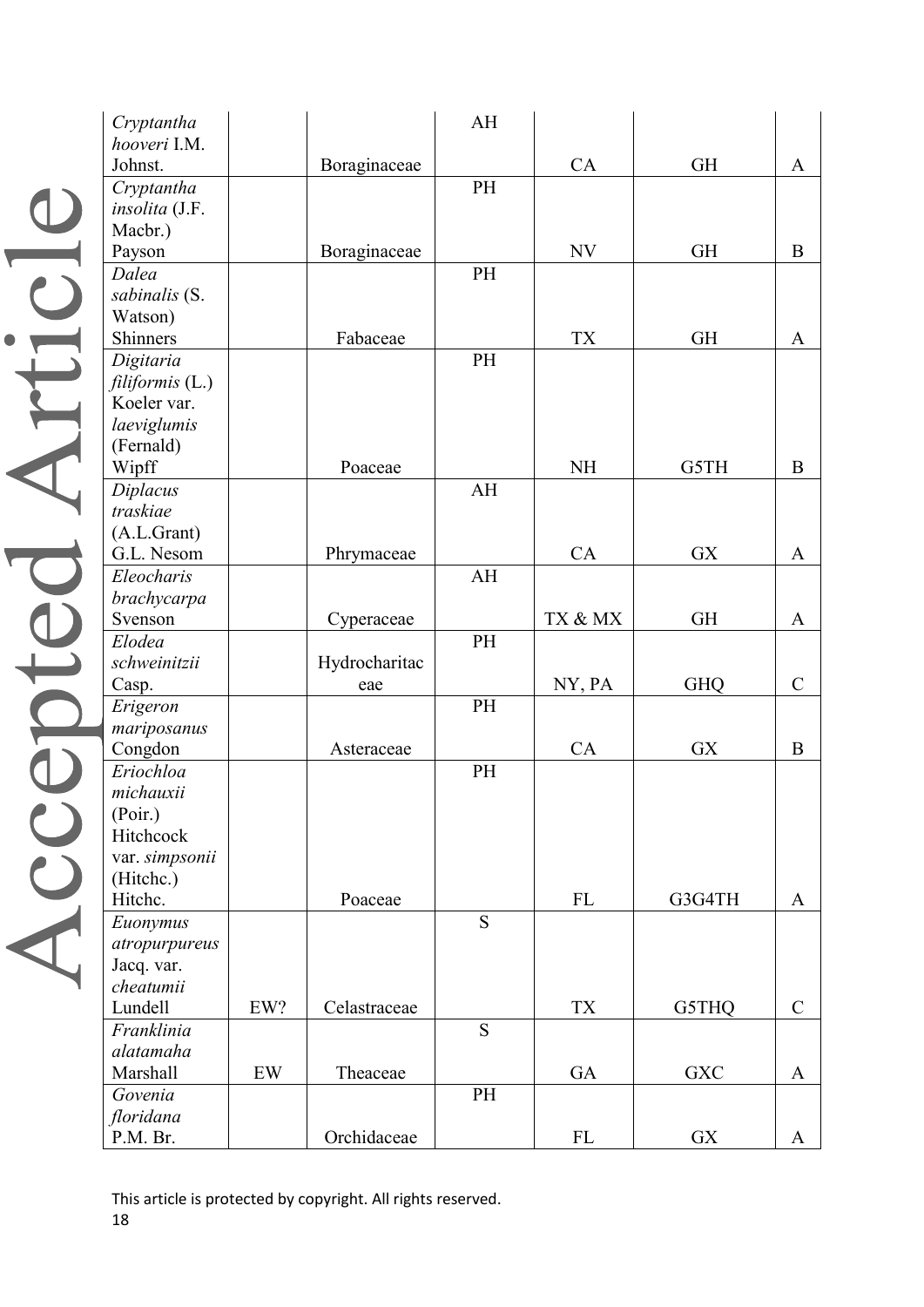| Hedeoma          |               | PH             |           |           |               |
|------------------|---------------|----------------|-----------|-----------|---------------|
| pilosa R.S.      |               |                |           |           |               |
| Irving           | Lamiaceae     |                | <b>TX</b> | <b>GH</b> | A             |
| Helianthus       |               | PH             |           |           |               |
| nuttallii Torr.  |               |                |           |           |               |
| & A. Gray        |               |                |           |           |               |
| ssp. parishii    |               |                |           |           |               |
| (A. Gray)        |               |                |           |           |               |
| Heiser           | Asteraceae    |                | CA        | G5TX      | A             |
| Helianthus       |               | AH?            |           |           |               |
|                  |               |                |           |           |               |
| praetermissus    |               |                |           | <b>GH</b> |               |
| E. Watson        | Asteraceae    |                | AZ?, NM   |           | $\mathcal{C}$ |
| <b>Isocoma</b>   |               | PH or SS       |           |           |               |
| humilis G.L.     |               |                |           |           |               |
| Nesom            | Asteraceae    |                | <b>UT</b> | <b>GH</b> | A             |
| Juncus           |               | PH             |           |           |               |
| pervetus         |               |                |           |           |               |
| Fernald          | Juncaceae     |                | <b>MA</b> | <b>GX</b> | B             |
| Lechea           |               | PH             |           |           |               |
| lakelae          |               |                |           |           |               |
| Wilbur           | Cistaceae     |                | FL        | <b>GX</b> | A             |
| Lycium           |               | $\overline{S}$ |           |           |               |
| verrucosum       |               |                |           |           |               |
| Eastw.           | Solanaceae    |                | CA        | <b>GX</b> | A             |
| Marshallia       |               | PH             |           |           |               |
|                  |               |                |           |           |               |
| grandiflora      |               |                |           |           |               |
| Beadle & F.E.    |               |                |           |           | N/            |
| Boynton          | Asteraceae    |                | NC        | <b>GX</b> | A             |
| Micranthemu      |               | AH             |           |           |               |
| $\boldsymbol{m}$ |               |                | DC, DE,   |           |               |
| micranthemoi     |               |                | MD, NJ,   |           |               |
| des (Nutt.)      |               |                | NY, PA,   |           |               |
| Wettst.          | Linderniaceae |                | VA        | GH        | A             |
| Monardella       |               | AH             |           |           |               |
| leucocephala     |               |                |           |           |               |
| A. Gray          | Lamiaceae     |                | CA        | GX        | $\mathbf{A}$  |
| Monardella       |               | AH             |           |           |               |
| pringlei A.      |               |                |           |           |               |
| Gray             | Lamiaceae     |                | CA        | <b>GX</b> | A             |
| Narthecium       |               | PH             |           |           |               |
| montanum         |               |                |           |           |               |
|                  | Nartheciaceae |                | NC        | GX        | $\mathcal{C}$ |
| (Small) Grey     |               |                |           |           |               |
| Orbexilum        |               | PH             |           |           |               |
| macrophyllum     |               |                |           |           |               |
| (Rowlee ex       |               |                |           |           |               |
| Small) Rydb.     | Fabaceae      |                | NC        | <b>GX</b> | A             |
| Orbexilum        |               | PH             |           |           |               |
| stipulatum       | Fabaceae      |                | KY        | <b>GX</b> | A             |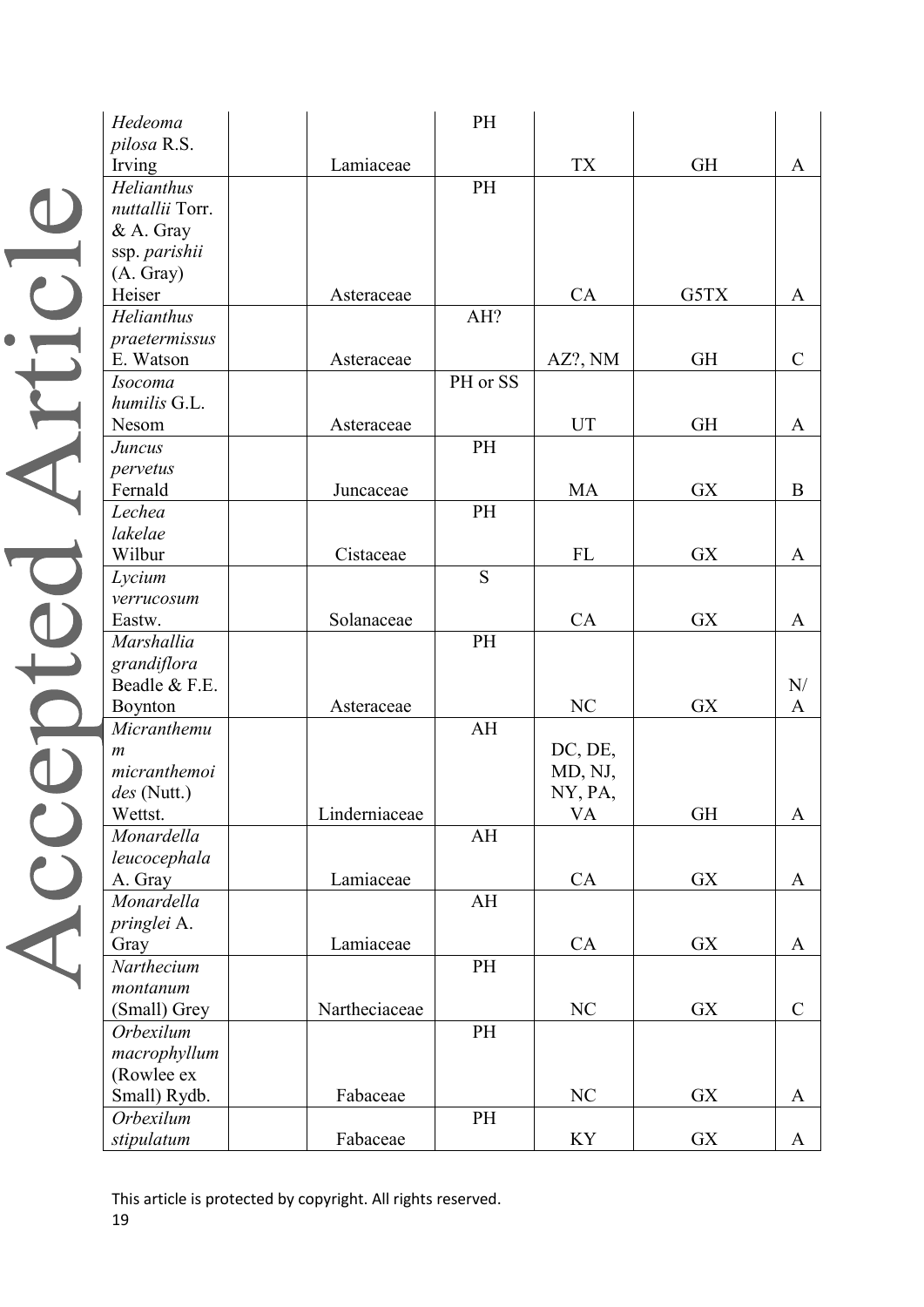| (Torr. $& A$ .    |    |                |                |           |           |               |
|-------------------|----|----------------|----------------|-----------|-----------|---------------|
| Gray) Rydb.       |    |                |                |           |           |               |
| Paronychia        |    |                | PH             |           |           |               |
| maccartii         |    | Caryophyllace  |                |           |           |               |
| Correll           |    | ae             |                | <b>TX</b> | <b>GH</b> | A             |
| Plagiobothrys     |    |                | AH             |           |           |               |
| lamprocarpus      |    |                |                |           |           |               |
| (Piper) I.M.      |    |                |                |           |           |               |
| Johnst.           |    | Boraginaceae   |                | <b>OR</b> | <b>GX</b> | A             |
| Plagiobothrys     |    |                | AH             |           |           |               |
| lithocaryus       |    |                |                |           |           |               |
| (Greene ex A.     |    |                |                |           |           |               |
| Gray) I.M.        |    |                |                |           |           |               |
| Johnst.           |    | Boraginaceae   |                | CA        | <b>GX</b> | A             |
|                   |    |                | PH             |           |           |               |
| Plagiobothrys     |    |                |                |           |           |               |
| <i>mollis</i> (A. |    |                |                |           |           |               |
| Gray) I.M.        |    |                |                |           |           |               |
| Johnst. var.      |    |                |                |           |           |               |
| vestitus          |    |                |                |           |           |               |
| (Greene) I.M.     |    |                |                |           |           |               |
| Johnst.           |    | Boraginaceae   |                | CA        | G4?TX     | A             |
| Polygonatum       |    |                | PH             |           |           |               |
| biflorum          |    |                |                |           |           |               |
| (Walter)          |    |                |                |           |           |               |
| Elliott var.      |    |                |                |           |           |               |
| melleum           |    |                |                |           |           |               |
| (Farw.) R.P.      |    |                |                |           |           |               |
| Ownbey            |    | Asparagaceae   |                | MI, ON    | G5TH      | $\mathcal{C}$ |
| Potentilla        |    |                | PH             |           |           |               |
| multijuga         |    |                |                |           |           |               |
| Lehm.             |    | Rosaceae       |                | CA        | <b>GX</b> | A             |
| Potentilla        |    |                | PH             |           |           |               |
| uliginosa B.C.    |    |                |                |           |           |               |
| Johnst. &         |    |                |                |           |           |               |
| Ertter            |    | Rosaceae       |                | CA        | <b>GX</b> | $\mathbf{A}$  |
| Proboscidea       |    |                | AH             |           |           |               |
| spicata           |    |                |                |           |           |               |
| Correll           |    | Martyniaceae   |                | TX & MX   | <b>GH</b> | B             |
| Prunus            |    |                | S              |           |           |               |
| maritima          |    |                |                |           |           |               |
| Marshall var.     |    |                |                |           |           |               |
| gravesii          |    |                |                |           |           |               |
| (Small) G.J.      |    |                |                |           |           |               |
| Anderson          | EW | Rosaceae       |                | <b>CT</b> | G4TXCQ    | $\mathcal{C}$ |
| Quercus           |    |                | $\overline{T}$ |           |           |               |
| tardifolia        |    |                |                |           |           |               |
| C.H. Mull.        |    | Fagaceae       |                | TX & MX   | <b>GH</b> | B             |
|                   |    |                | ${\bf S}$      |           |           |               |
| Ribes             |    | Grossulariacea |                | CA        | G5TX      | A             |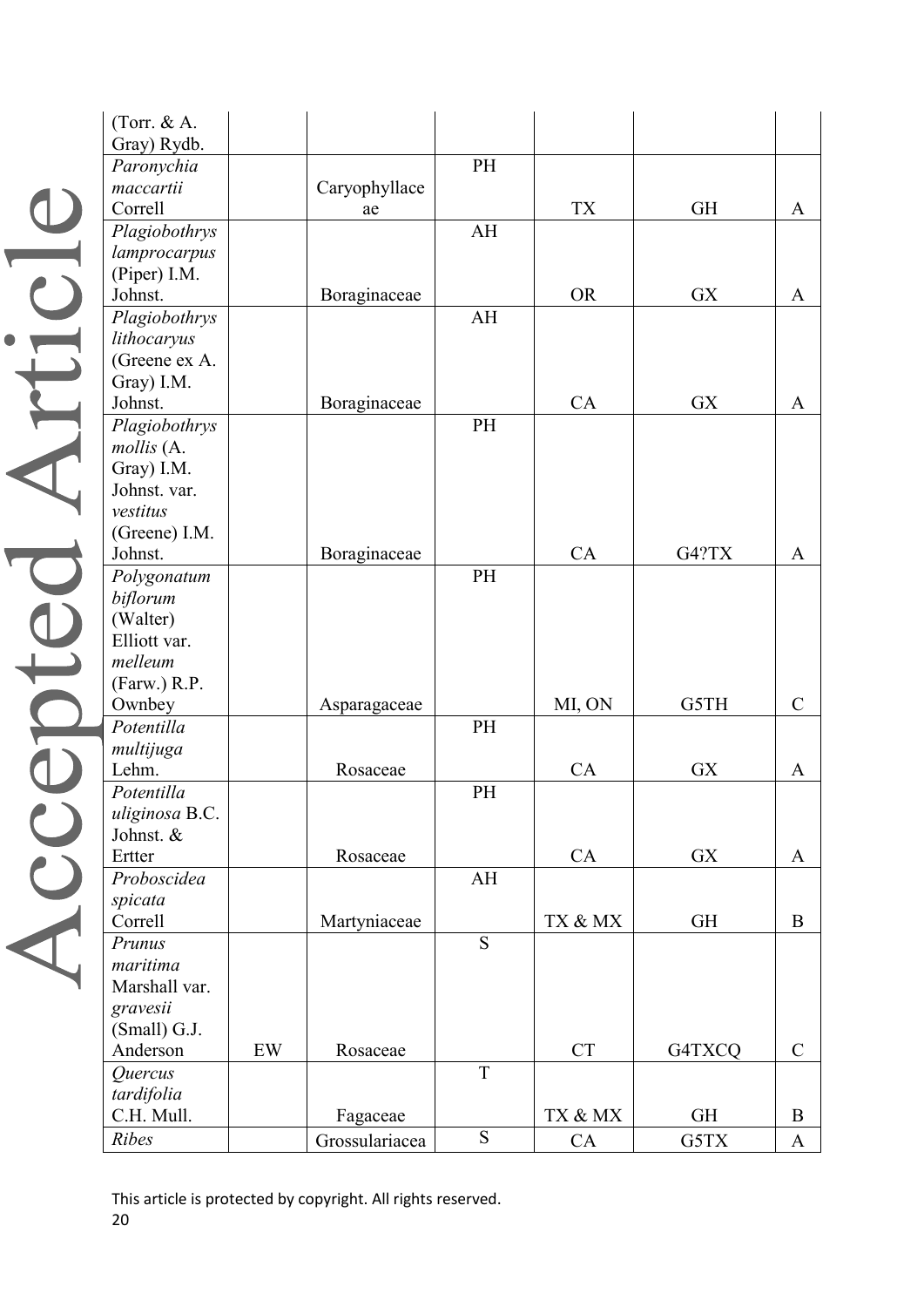| divaricatum         | e            |    |           |             |   |
|---------------------|--------------|----|-----------|-------------|---|
| Douglas var.        |              |    |           |             |   |
| parishii (A.        |              |    |           |             |   |
| Heller) Jep.        |              |    |           |             |   |
| Rumex               |              | PH |           |             |   |
| tomentellus         |              |    |           |             |   |
| Rech.f.             | Polygonaceae |    | <b>NM</b> | <b>GH</b>   | A |
| Sesuvium            |              | AH |           |             |   |
| trianthemoide       |              |    |           |             |   |
| s Correll           | Aizoaceae    |    | <b>TX</b> | <b>GH</b>   | A |
| Sphaeralcea         |              | PH |           |             |   |
| <i>procera</i> Ced. |              |    |           |             |   |
| Porter              | Malvaceae    |    | <b>NM</b> | <b>GH</b>   | A |
| Tephrosia           |              | PH |           |             |   |
| angustissima        |              |    |           |             |   |
| Shuttleworth        |              |    |           |             |   |
| ex Chap. var.       |              |    |           |             |   |
| angustissima        | Fabaceae     |    | FL        | <b>G1TX</b> | A |
| <b>Thismia</b>      |              | PH |           |             |   |
| americana           |              |    |           |             |   |
| Pfeiff.             | Burmaniaceae |    | IL        | <b>GH</b>   | A |
|                     |              |    |           |             |   |

EW = Extinct in the wild, EW? = species reported as extant through Botanical Gardens Conservation

International but whose identity could not be confirmed; Life History abbreviations are as follows:

AH – Annual Herb, PH – Perennial Herb, S – Shrub (or SS – Subshrub), T –Tree; Distribution gives

state or province abbreviations. ITU Score is the corresponding score for each taxon, ranging A–C.